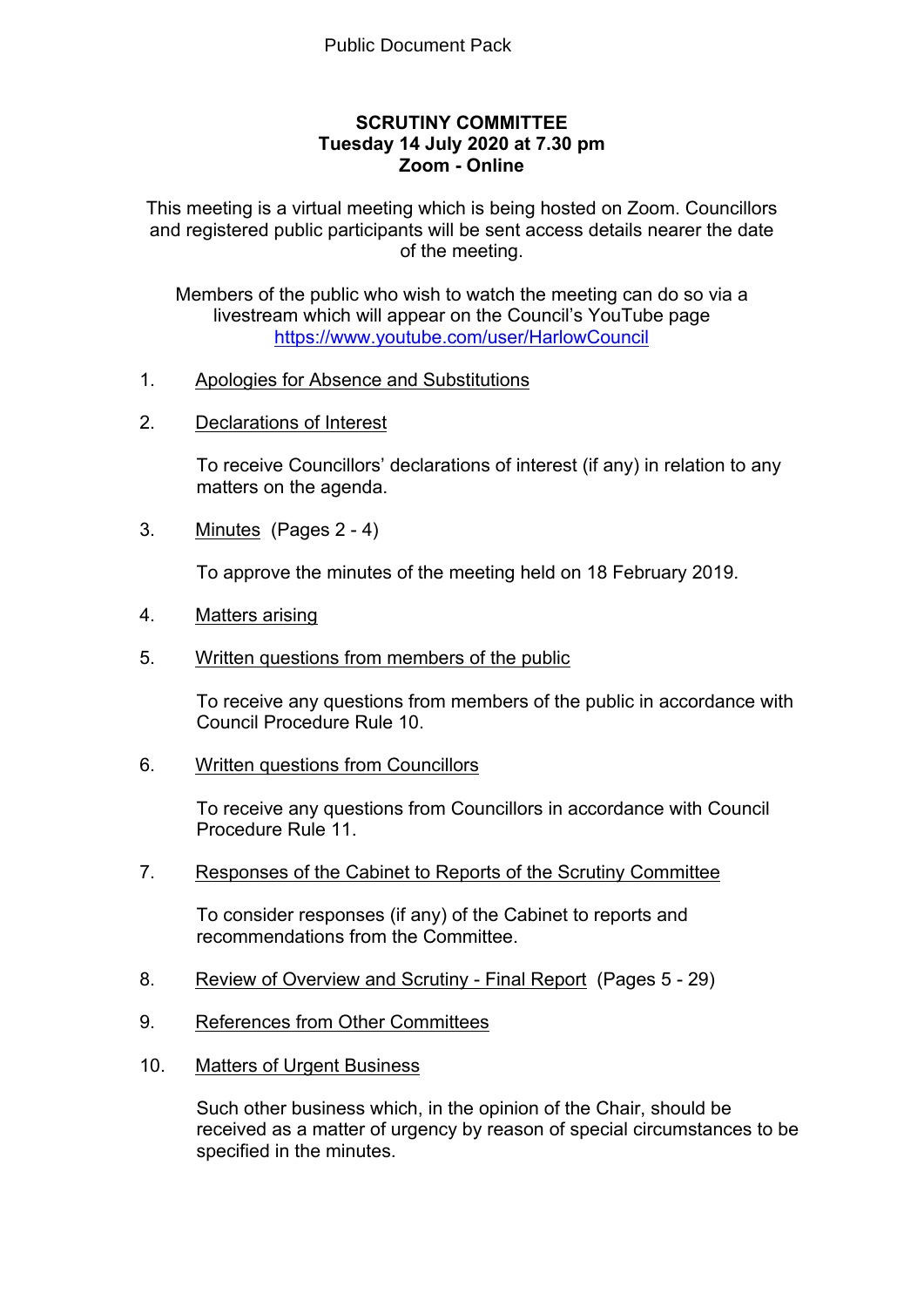#### **MINUTES OF THE SCRUTINY COMMITTEE HELD ON**

18 February 2020 7.30 - 9.00 pm

#### **PRESENT**

#### **Committee Members**

Councillor Tony Edwards (Chair) Councillor David Carter (Vice-Chair) Councillor Simon Carter Councillor Joel Charles Councillor Bob Davis Councillor Maggie Hulcoop Councillor Shannon Jezzard Councillor Shona Johnson Councillor Emma Toal Councillor Chris Vince

#### **Also Present**

Councillor Eugenie Harvey

#### **Officers**

Simon Freeman, Head of Finance and Deputy to the Chief Executive Jane Greer, Head of Community Wellbeing Christine Howard, Youth and Citizenship Manager Adam Rees, Governance Support Officer

#### 35. **APOLOGIES FOR ABSENCE AND SUBSTITUTIONS**

None.

#### 36. **DECLARATIONS OF INTEREST**

None.

#### 37. **MINUTES**

**RESOLVED** that the minutes of the meeting held on 15 October 2019 are agreed as a correct record and signed by the Chair.

#### 38. **MATTERS ARISING**

None.

# 39. **WRITTEN QUESTIONS FROM MEMBERS OF THE PUBLIC**

None.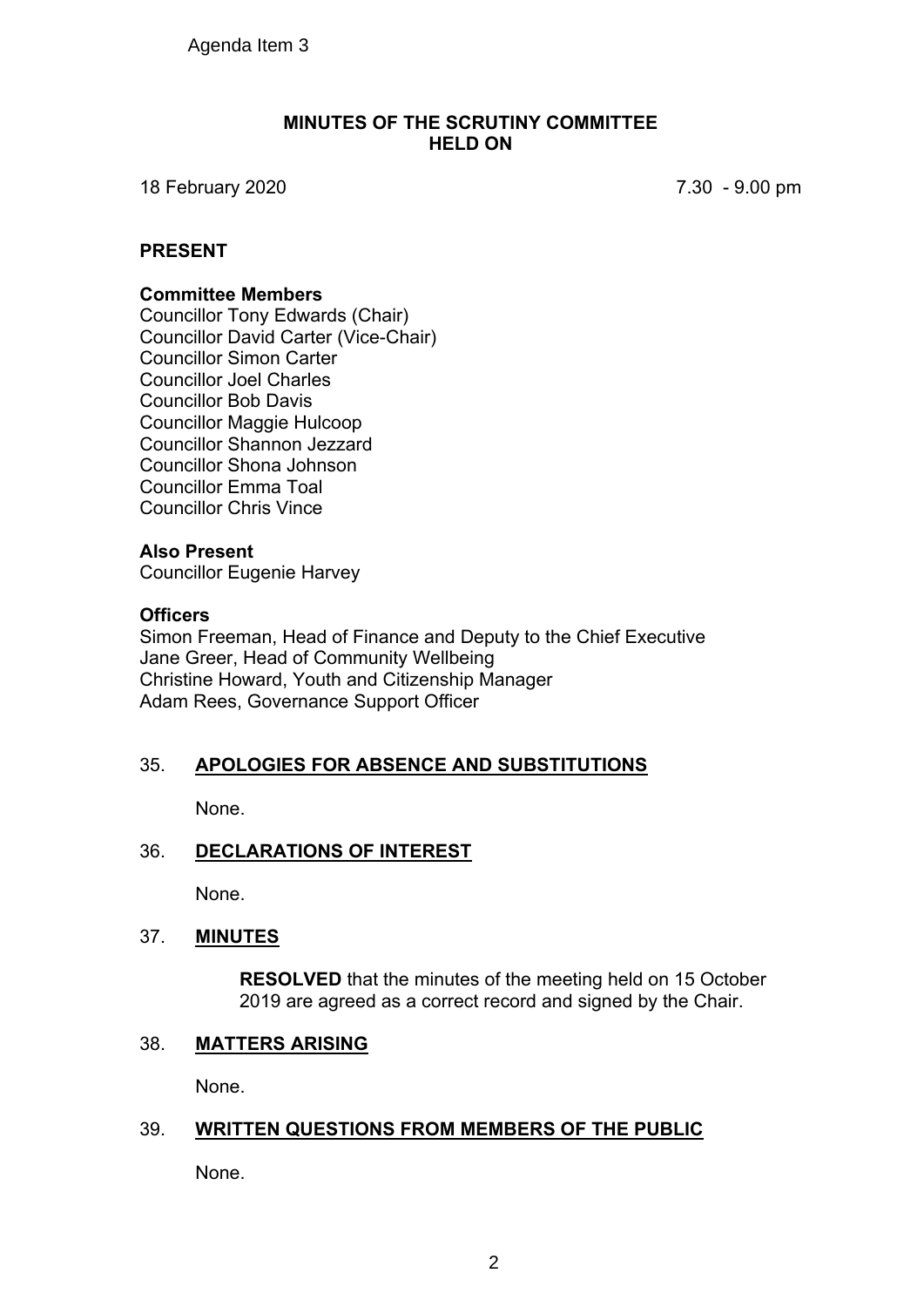## 40. **WRITTEN QUESTIONS FROM COUNCILLORS**

None.

## 41. **RESPONSES OF THE CABINET TO REPORTS OF THE SCRUTINY COMMITTEE**

**RESOLVED** that the following response was noted.

a) Response of the Cabinet to the Review of Overview and Scrutiny - Initial Report

#### 42. **REVIEW OF PADDLING POOLS - FINAL REPORT**

The Committee received a final report on the review of paddling pools. It was recommended that health and safety issues across the sites were addressed, opportunities to improve toilet and changing facilities were explored and that a pilot scheme at Staple Tye to introduce toilet and changing facilities, along with a splash park facility alongside the paddling pool was approved.

The Committee agreed that health and safety works should be prioritised. Councillor Charles requested that a timeline for the works was provided, along with a detailed breakdown of costs. It was agreed that these would be provided.

**RESOLVED** that it was recommended to Cabinet that:

- **A** Health and safety issues including staff access to the pump rooms at Norman Booth and Town Park be addressed.
- **B** Perimeter railings at Town Park paddling pool to prevent water contamination mainly from domestic and wild animals, particularly at times when the pool is 'closed' and therefore unsupervised would be installed.
- **C** On a site-by-site basis, opportunities for the provision of either mobile toilet/changing facilities sited for the duration of the school summer holidays or the provision of permanent toilet/changing facilities where possible would be considered.
- **D** Internal railings to separate play park equipment from water play at Sumners, Norman Booth and Staple Tye would be installed.
- **E** A pilot scheme at Staple Tye to introduce toilet and changing facilities, with a new splash park alongside the paddling pool was approved.
- **F** Detailed timelines and costings in respect of each of the proposals would be provided.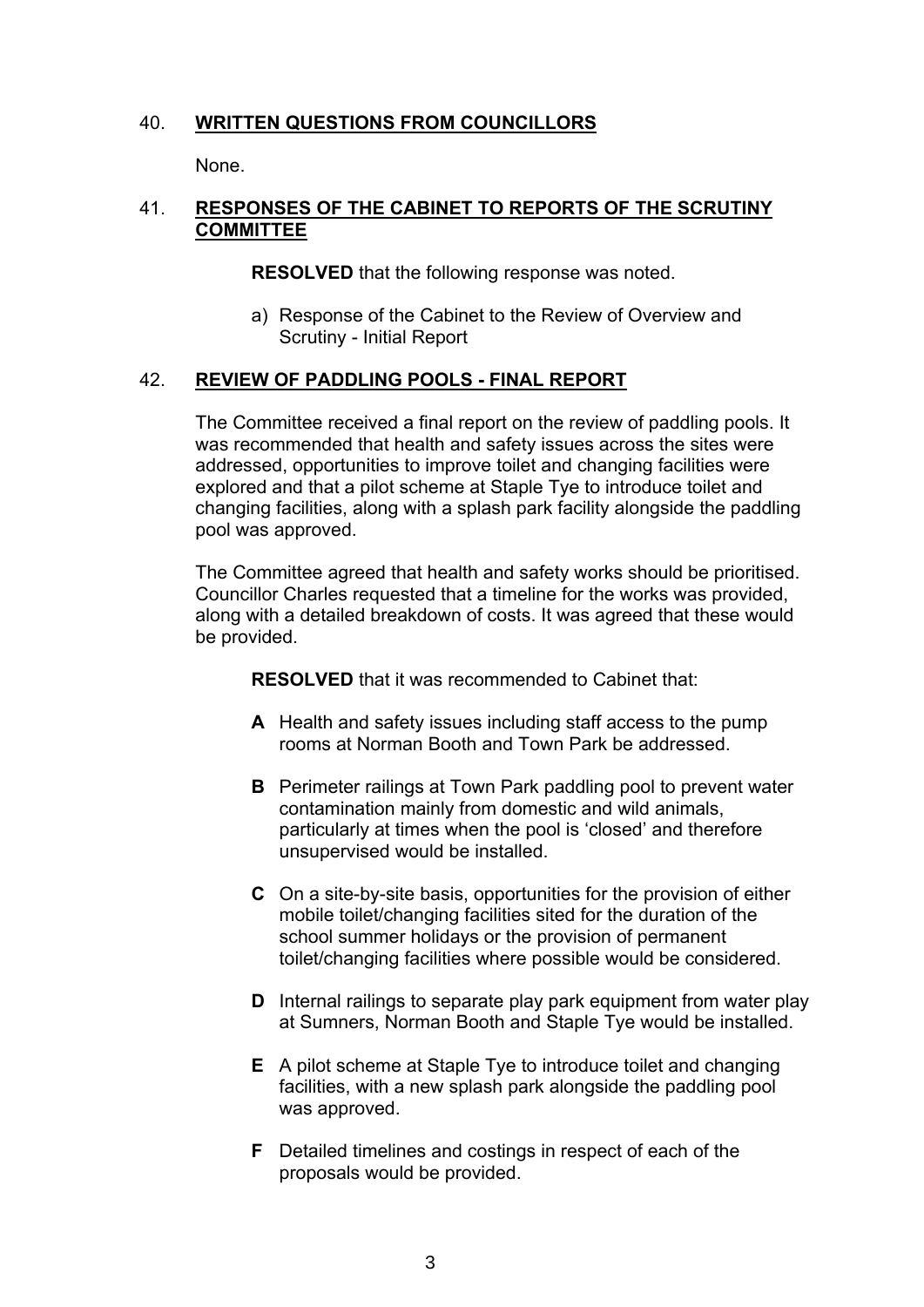#### 43. **REVIEW OF ADULT SOCIAL CARE IN HARLOW - AGREEMENT OF QUESTIONS**

It was agreed this would be considered in the next council year, following the implementation of new work planning procedures due to be considered at the next Committee meeting on 17 March 2020.

#### 44. **WORK PLAN**

The Committee received a report summarising its work plan for 2019/20. It was agreed that a note on the review of Permitted Development would be circulated to Committee members. This would be in place of the report due to be considered at the meeting on 17 March 2020.

**RESOLVED** that the work plan be noted.

#### 45. **REFERENCES FROM OTHER COMMITTEES**

None.

# 46. **MATTERS OF URGENT BUSINESS**

None.

CHAIR OF THE COMMITTEE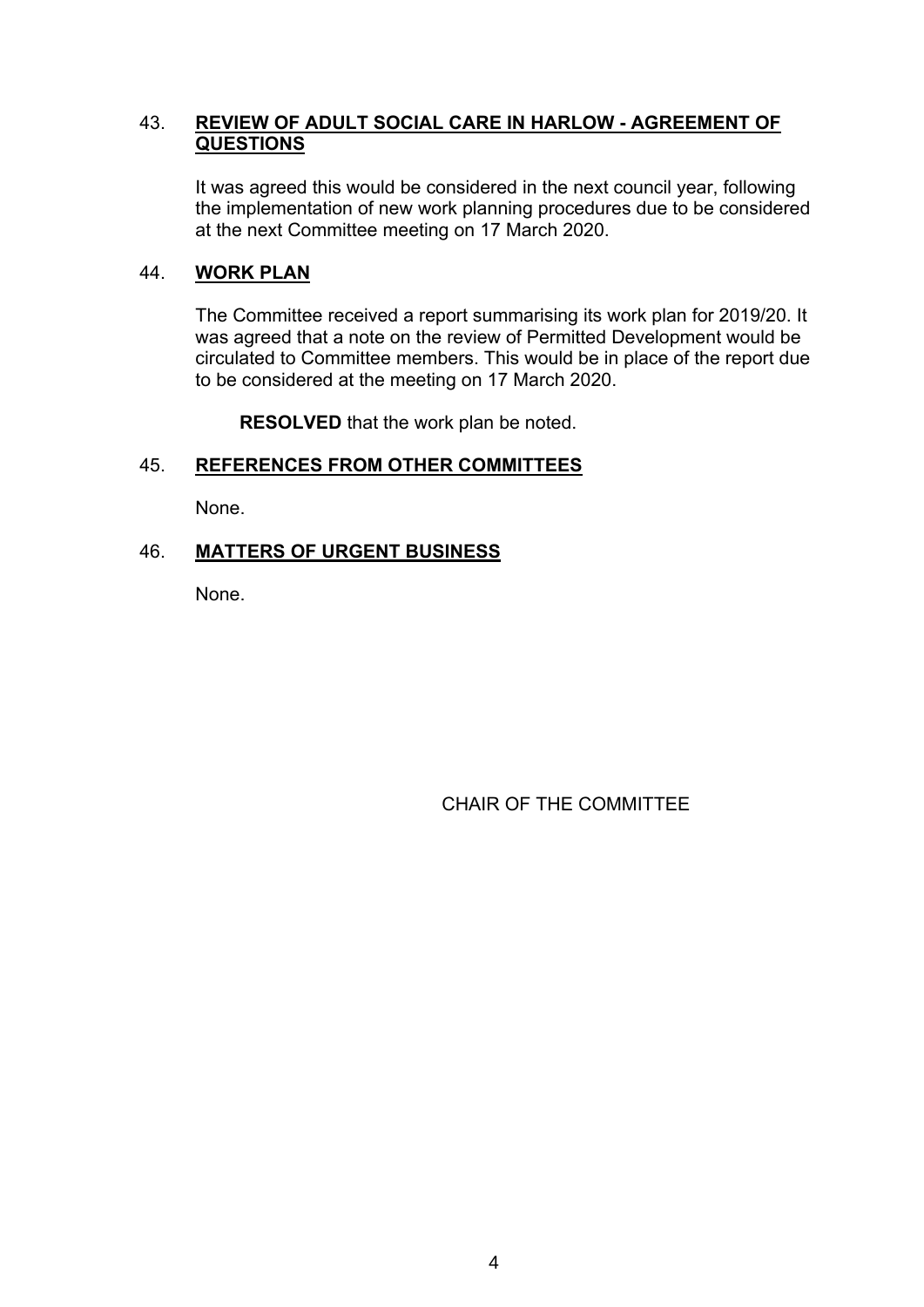Agenda Item 8

| <b>REPORT TO:</b>            | <b>SCRUTINY COMMITTEE</b>                                       |
|------------------------------|-----------------------------------------------------------------|
| <b>DATE:</b>                 | <b>14 JULY 2020</b>                                             |
| TITLE:                       | <b>REVIEW OF OVERVIEW AND SCRUTINY - FINAL</b><br><b>REPORT</b> |
| <b>LEAD OFFICER:</b>         | SIMON HILL, HEAD OF GOVERNANCE<br>(01279) 446099                |
| <b>CONTRIBUTING OFFICER:</b> | ADAM REES, GOVERNANCE SUPPORT OFFICER<br>(01279) 446057         |

**RECOMMENDED that** the Committee**:**

- **A** Recommends to Full Council that the Cabinet-Scrutiny Protocol (attached as Appendix A to the report), the revised Scrutiny Procedure Rules (attached as Appendix B to the report) and the revised Scrutiny Committee Terms of Reference (attached as Appendix C to the report) are adopted.
- **B** Recommends to Cabinet that the Cabinet Overview Working Group is renamed the Cabinet Policy Development Group and the terms of reference are amended as set out in Appendix D to the report.
- **C** Approves the Scrutiny Committee Review Submission Form (attached as Appendix E to the report).
- **D** Agrees that training is procured to take place as soon as possible.

#### **BACKGROUND**

- 1. Under the Cabinet system the Council is required to establish a Scrutiny Committee. Its Terms of Reference are set out in Article 7, and its rules in Part 4 of the Constitution. The Committee can report on the discharge of any functions of the Council or Cabinet or any matter affecting the Council's area or inhabitants. Part of this Committee's function is also to enable decisions of the Cabinet to be called in. The Council's Scrutiny Committee has a Call In Sub Committee which fulfils this purpose.
- 2. The Ministry of Housing, Communities & Local Government (MHCLG) has published new statutory guidance on Overview and Scrutiny in Local and Combined Authorities (May 2019). This is statutory guidance of which the authority 'must have regard' to in exercising the functions.
- 3. In light of this guidance, on 15 October 2019, the Committee agreed to conduct a review of the Council's overview and scrutiny functions and established a Working Party for this purpose. The Working Party was given an end date of 31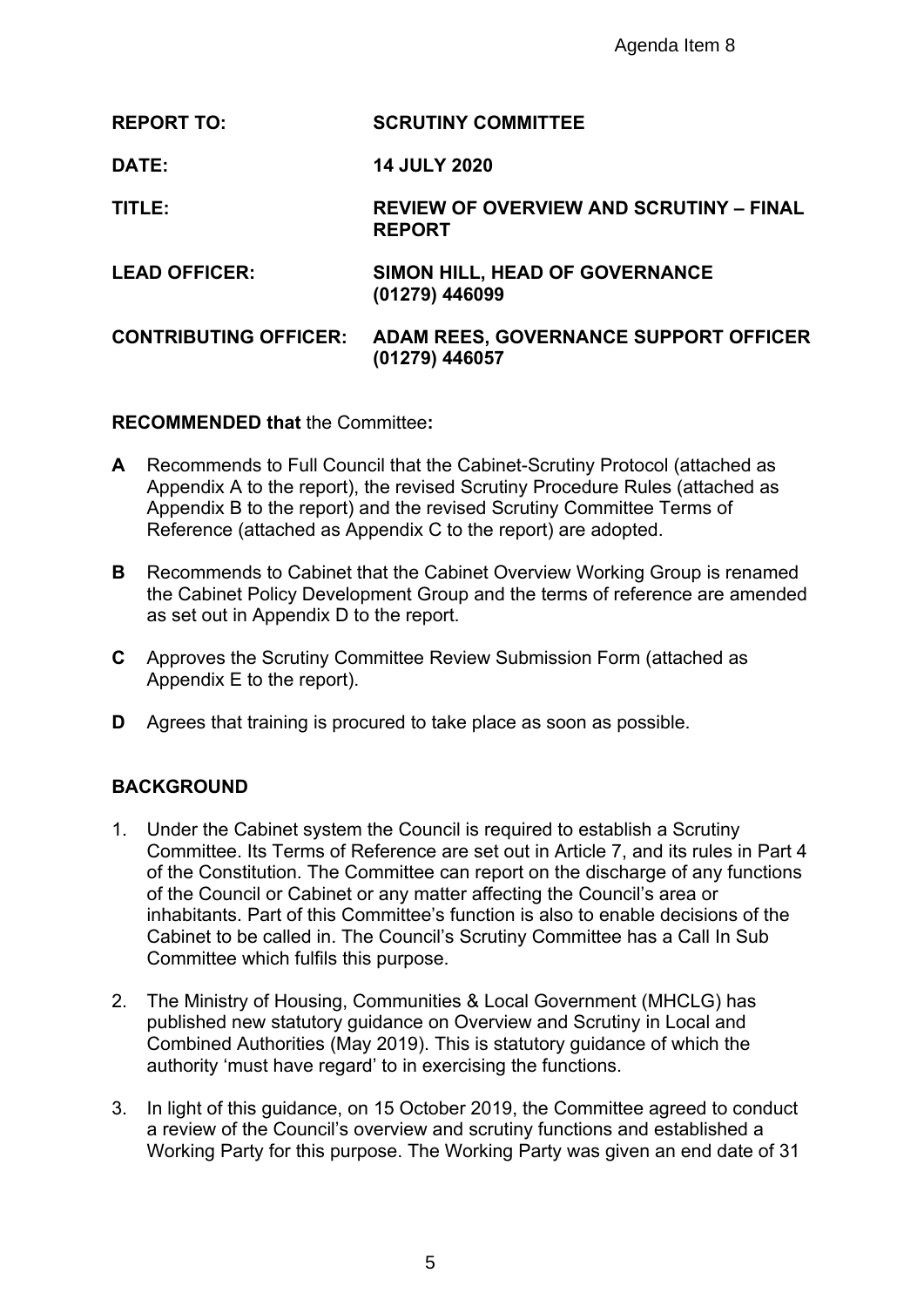March 2020 in order to allow any changes to take effect for the 2020/21 council year.

- 4. The Working Party has met on two occasions. The first meeting on 8 January 2020 looked at areas where the Council's scrutiny functions were strong and areas where the functions could be strengthened in order to meet the guidance. It also explored a number of potential solutions which would be developed in time for the second meeting.
- 5. The second meeting took place on 6 February 2020. This meeting agreed to recommend the proposals which are set out in the recommendations and detailed later in this report.

#### **ISSUES/PROPOSALS**

- 6. It was agreed that proposals would be framed in the context of the four goals set out in paragraph two of the guidance. These are:
	- a) Provide constructive 'critical friend' challenge;
	- b) Amplify the voices and concerns of the public;
	- c) Be led by independent people who take responsibility for their role; and
	- d) Drive improvement in public services.

#### **Provide constructive 'critical friend' challenge**

- 7. One of the key roles of a scrutiny committee is to act as a critical friend to the Cabinet and external organisations. The Committee should be able to hold these groups to account, but should also be constructive and approachable.
- 8. The Council has a Call In Sub Committee which deals with executive decisions through a 'call in procedure.' This procedure is set out within the Constitution and provides an opportunity to hold the Cabinet to account. However, call in is only designed to be used when decisions have not been made in accordance with the principles of the Constitution and it does not allow for constructive input before a decision is made. Call in, therefore, provides an important but infrequent method of engaging with the Cabinet.
- 9. The Working Party suggested there was a need have procedure in place which enables the Committee to provide constructive 'critical friend' challenge to the Cabinet on a more frequent basis, which also provides an opportunity for input prior to a decision being made.
- 10. It is therefore proposed to create a process for pre-decision scrutiny of Cabinet matters. This would involve the Committee identifying upcoming decisions on the Cabinet's Forward Plan and aims within the Council's Corporate Plan which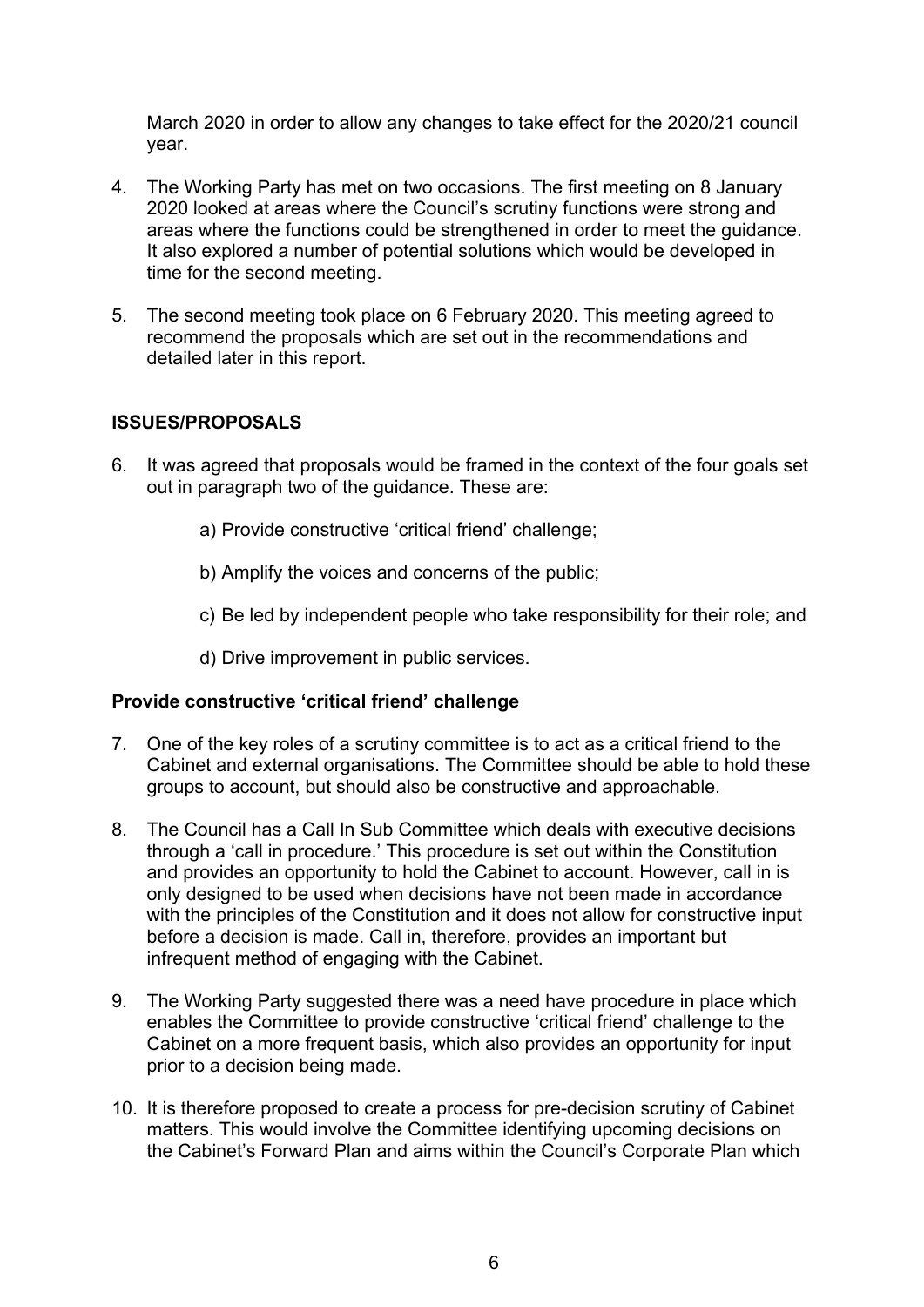the Committee can then conduct pre-decision scrutiny of. The process is set out in the Cabinet-Scrutiny Protocol, which is attached as Appendix A to the report.

- 11. The Protocol also sets out the expectations that the Committee and Cabinet should have of each other and creates a formal relationship between the two.
- 12. Acting as a critical friend extends to the Committee's relationship with external organisations. The Committee invited a number of organisations to attend its meetings over the past few years. The Working Party agreed that these have been effective and informative. It did however note the Committee's desire to have a greater level of preparation, particularly regarding the agreement of questions and aims. Paragraph 6 of the Protocol addresses these concerns.

#### **Amplify the voices and concerns of the public**

- 13. One of the main roles of a Councillor is to act as an advocate for the people they represent. The Committee has a wide remit and can look at most issues that affect the local area. This places it in a strong position to voice the concerns of the public.
- 14. The Committee, and Councillors as a whole, have a strong understanding of issues affecting the town. This, combined with the Committee's remit, provides a powerful platform for the Committee to drive improvement.
- 15. The Working Party considered ways in which the Committee could strengthen its processes to drive improvements effectively and efficiently. Whilst the Committee works effectively as a group and shares a large number of common aims, these need to be more focussed so the Committee looks to conduct scrutiny on the basis of one set of goals for each review.

#### **Be led by independent people who take responsibility for their role**

- 16. The Committee's independence is crucial in helping to demonstrate its value to the Council, other organisations and the town as a whole. The Committee has a good awareness of this and the Committee members work together well. It is important that this independent working culture continues. There is a risk that new Committee members, particularly if they are new Councillors, will not be aware of this need for independence. The Working Party recommended that training is organised for Councillors. This training would have a strong focus on the role of the Committee to ensure that its independent mind set continues.
- 17. Overview and scrutiny needs to ensure that it is not directed by Cabinet. The Scrutiny Committee achieves this and has the power to set its own work plan. Cabinet has established a Cabinet Overview Working Group (COWG) which is primarily focussed on developing policy for the Cabinet. It provides a means for opposition and backbench Councillors to have input into policy which is developed according to the Council's corporate priorities. The Working Party agreed that this needed protecting. The COWG is not independent from Cabinet, as the Cabinet decides its work plan. Whilst the COWG rarely conducts overview and scrutiny of the Cabinet, better defining what the Working Group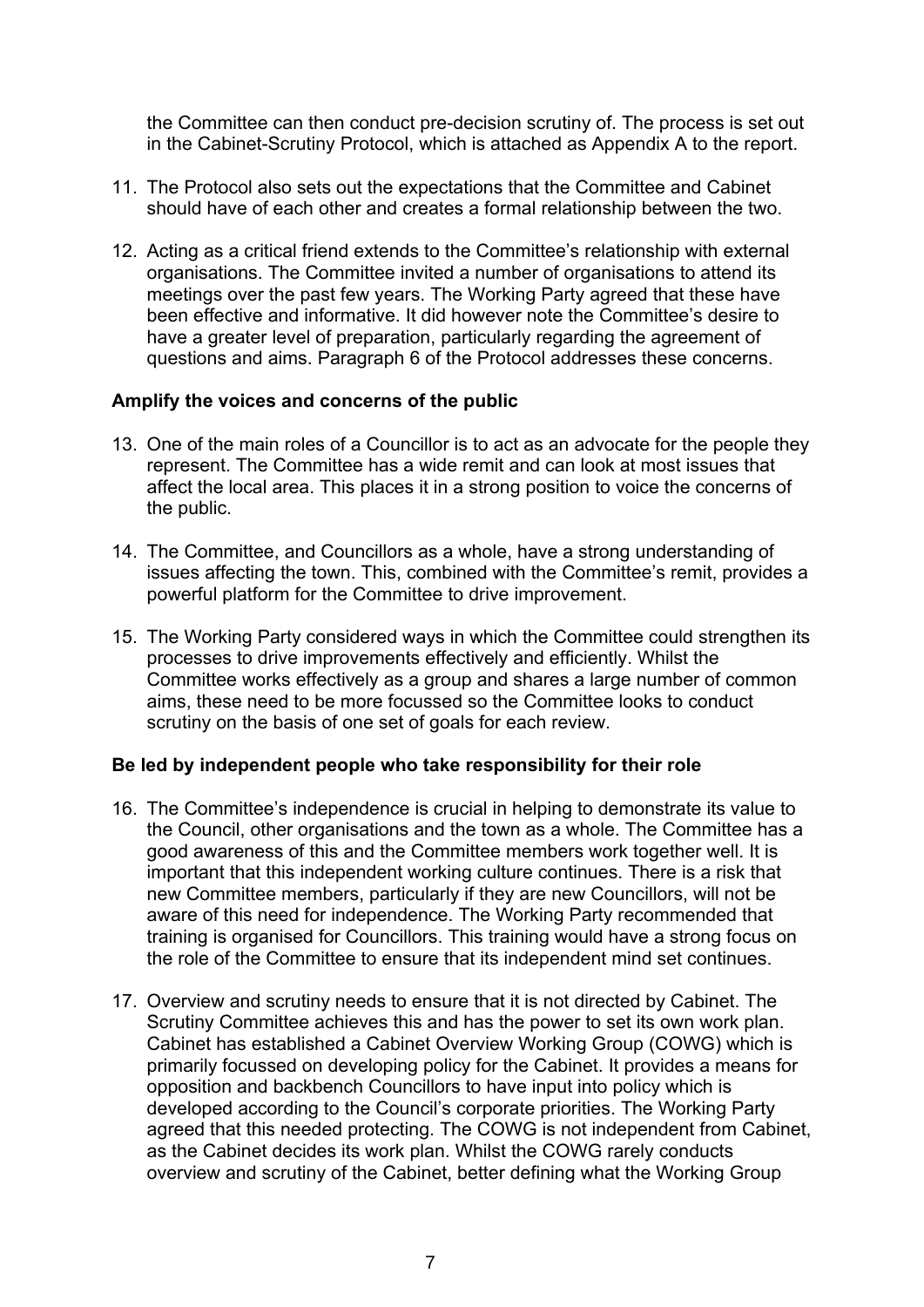actually does and detangling it from overview and scrutiny is seen as beneficial. It is therefore proposed to change its name to the Cabinet Policy Development Working Group.

#### **Drive improvement in public services**

- 18. The most fundamental aspect of the Council's role is to provide and improve public services. Councillors are at the core of this and the Committee provides a powerful opportunity to drive improvement, not just of the Council's own work but also of other organisations.
- 19. The Committee has limited resources, mainly surrounding its own time and that of Officers conducting reviews. These limit the Committee's ability to review all the matters it would like to and can place limits on the depth and breadth of the reviews it carries out. Careful prioritisation of reviews will help the Committee in producing a work plan that leads to positive outcomes which can improve Harlow.
- 20. Prioritisation can be complex as there are a wide range of factors to consider including: how urgent the issue is; the amount of work involved; which areas the review will scrutinise; and whether a positive outcome is likely.
- 21. The Committee needs to retain its flexibility when setting its work plan, whilst recognising the time resource constraints it faces.
- 22. The majority of the Committee's review topics for any given year are determined at its first meeting of the Council year, with new topics being added throughout the year. Topics can be raised without prior notice being given. This process is highly flexible, but can cause issues with planning items into the work plan.
- 23. The Cabinet-Scrutiny Protocol sets out a proposed process for setting the Committee's work plan. This retains the flexibility for Councillors to submit items throughout the year, and provides an opportunity for more open conversations about the scope of reviews and the time needed to carry them out.
- 24. The Committee retains the flexibility to determine the form of its review submission form. In the first instance it is recommended that the form attached as Appendix E to this report is used. This form largely mirrors the current scoping report. This enables Councillors to more fully capture the nature of the reviews they want to undertake, whilst giving the Committee the opportunity to discuss and amend the scope of a review to accommodate its other priorities.
- 25. The need to deliver outcomes is central to the Committee's work. Councillors want to deliver change and often succeed, but the processes surrounding the Committee can be strengthened to make outcomes a more central component within its reviews. The Protocol has a running theme of S.M.A.R.T (specific, measurable, achievable, realistic, and time-related) objectives and recommendations. This will assist the Committee in framing its work for a particular purpose and, following the conclusion of a review, whether the review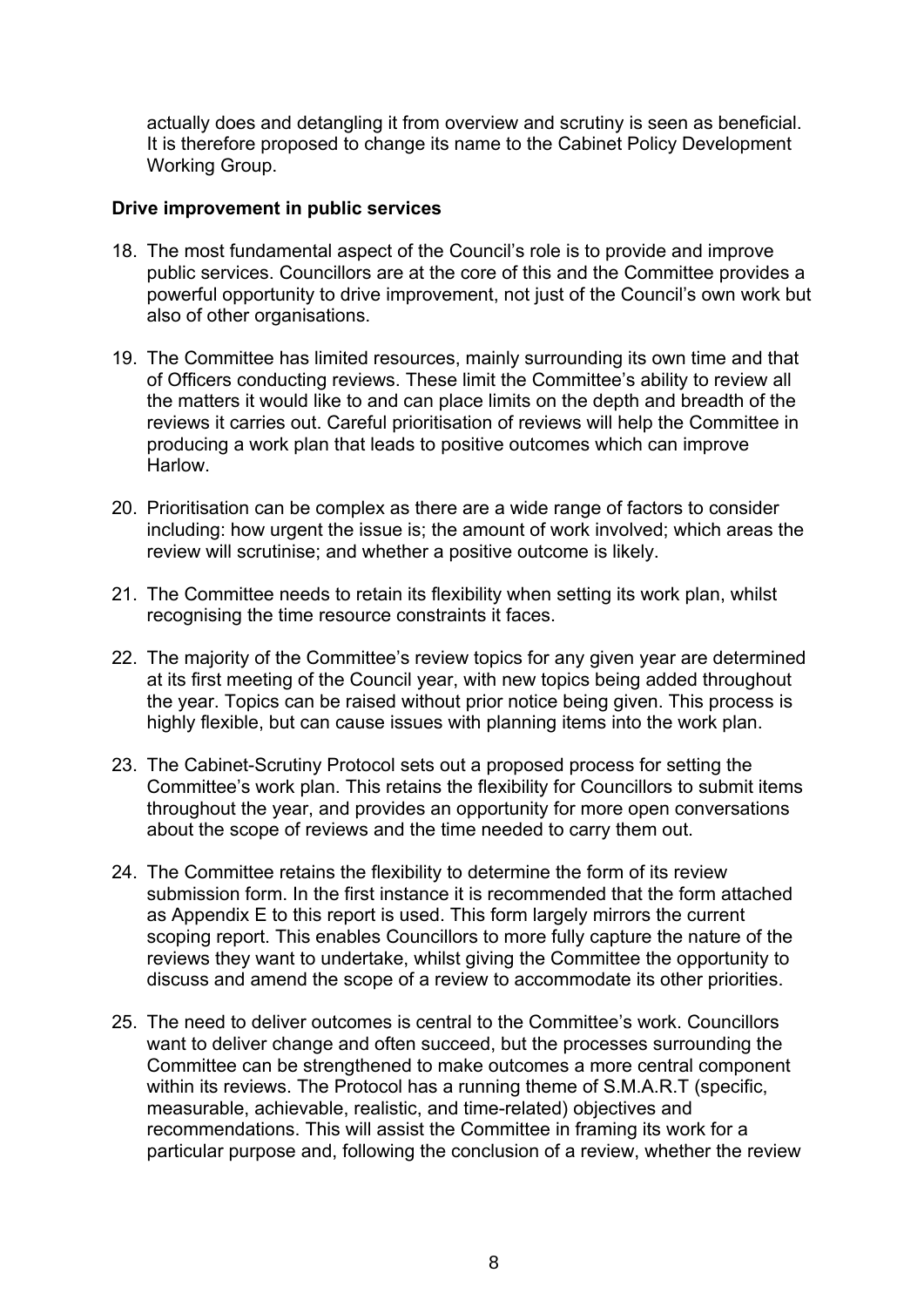met its initial aims. The Committee can then evaluate its own effectiveness, looking at where it succeeded and where it could improve.

#### **Summary**

- 26. The Committee has a strong foundation in place which helps enable it to conduct effective scrutiny. There are, however, some areas where the Council does not meet the Government's guidance and the Council can look to strengthen other processes to make scrutiny as effective as possible.
- 27. The Cabinet-Scrutiny Protocol addresses the need for the Committee to act as a 'critical friend' to Cabinet. Additionally, it sets out a procedure for work planning which promotes open conversations about the Committee's priorities whilst retaining the flexibility necessary for the Committee to respond to emerging needs.
- 28. The Protocol also introduces processes which reinforce the desire of Councillors to achieve the best outcomes for Harlow and provide an opportunity for selfreflection.
- 29. There is a need to amend the Scrutiny Procedure Rules (attached as Appendix B to the report), the Scrutiny Committee Terms of Reference (attached as Appendix C to the report) and the Cabinet Overview Working Group Terms of Reference (attached as Appendix D to the report).
- 30. Finally, training will be procured to ensure that the independent mind set of the Committee continues whilst enhancing its existing skills.

#### **IMPLICATIONS**

**Environment and Planning (Includes Sustainability)** None specific. **Author: Andrew Bramidge, Head of Environment and Planning**

**Finance (Includes ICT, and Property and Facilities)** None specific. **Author: Simon Freeman, Head of Finance and Deputy to the Chief Executive**

**Housing** As outlined in the report. **Author: Andrew Murray, Head of Housing**

**Community Wellbeing (Includes Equalities and Social Inclusion)** None specific. **Author: Jane Greer, Head of Community Wellbeing**

**Governance (Includes HR)** As contained within the report. **Author: Simon Hill, Head of Governance**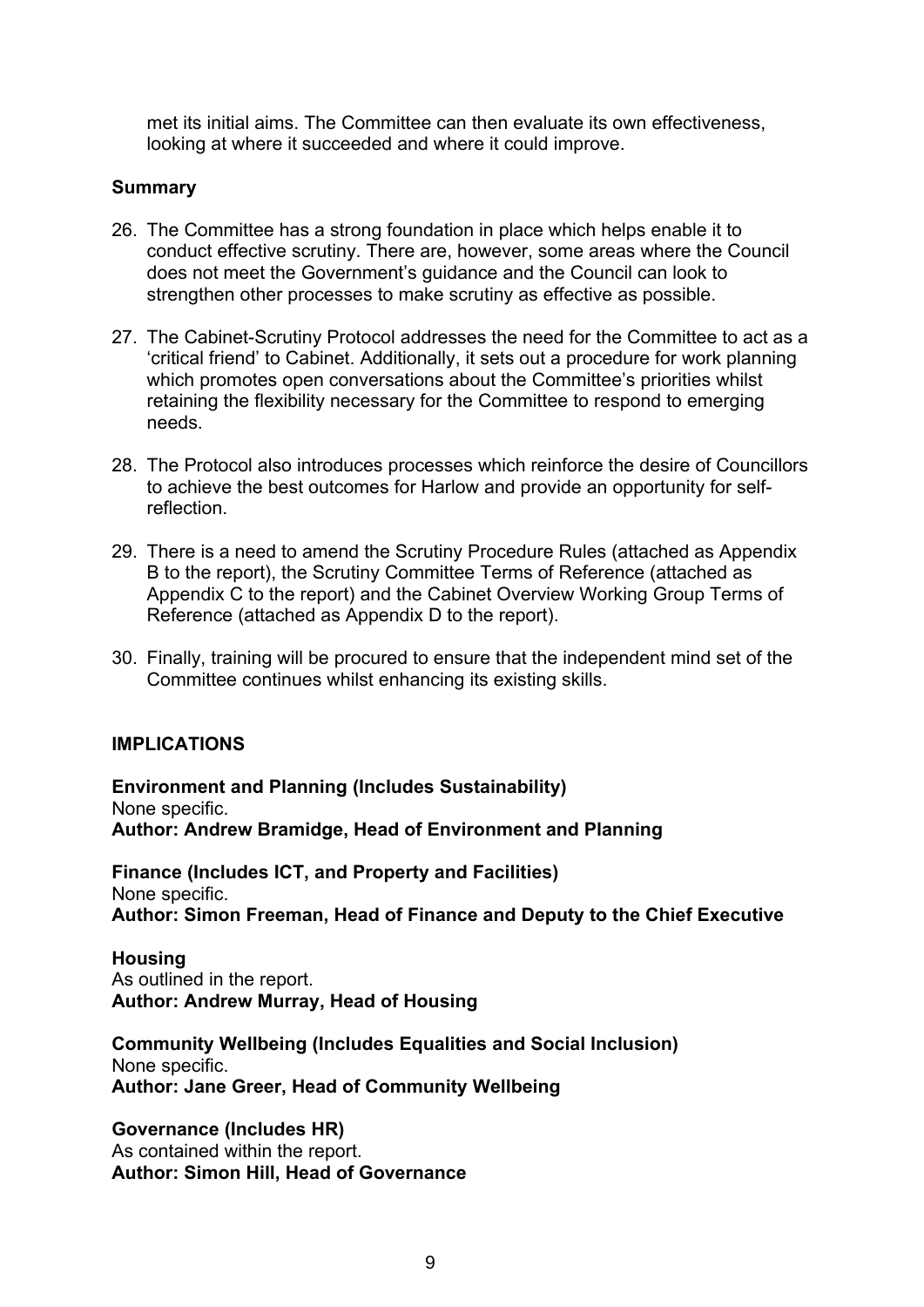# **Appendices**

- Appendix A Cabinet-Scrutiny Protocol
- Appendix B Scrutiny Procedure Rules

Appendix C – Scrutiny Committee Terms of Reference

Appendix D – Cabinet Overview/Policy Development Working Group Terms of Reference

Appendix E – Scrutiny Committee Review Submission Form

# **Background Papers**

Ministry of Housing, Communities & Local Government – 'Statutory Guidance on Overview and Scrutiny in Local and Combined Authorities [https://assets.publishing.service.gov.uk/government/uploads/system/uploads/attach](https://assets.publishing.service.gov.uk/government/uploads/system/uploads/attachment_data/file/800048/Statutory_Guidance_on_Overview_and_Scrutiny_in_Local_and_Combined_Authorities.pdf) [ment\\_data/file/800048/Statutory\\_Guidance\\_on\\_Overview\\_and\\_Scrutiny\\_in\\_Local\\_a](https://assets.publishing.service.gov.uk/government/uploads/system/uploads/attachment_data/file/800048/Statutory_Guidance_on_Overview_and_Scrutiny_in_Local_and_Combined_Authorities.pdf) [nd\\_Combined\\_Authorities.pdf](https://assets.publishing.service.gov.uk/government/uploads/system/uploads/attachment_data/file/800048/Statutory_Guidance_on_Overview_and_Scrutiny_in_Local_and_Combined_Authorities.pdf)

# **Glossary of terms/abbreviations used**

COWG – Cabinet Overview Working Group MHCLG – Ministry of Housing, Communities & Local Government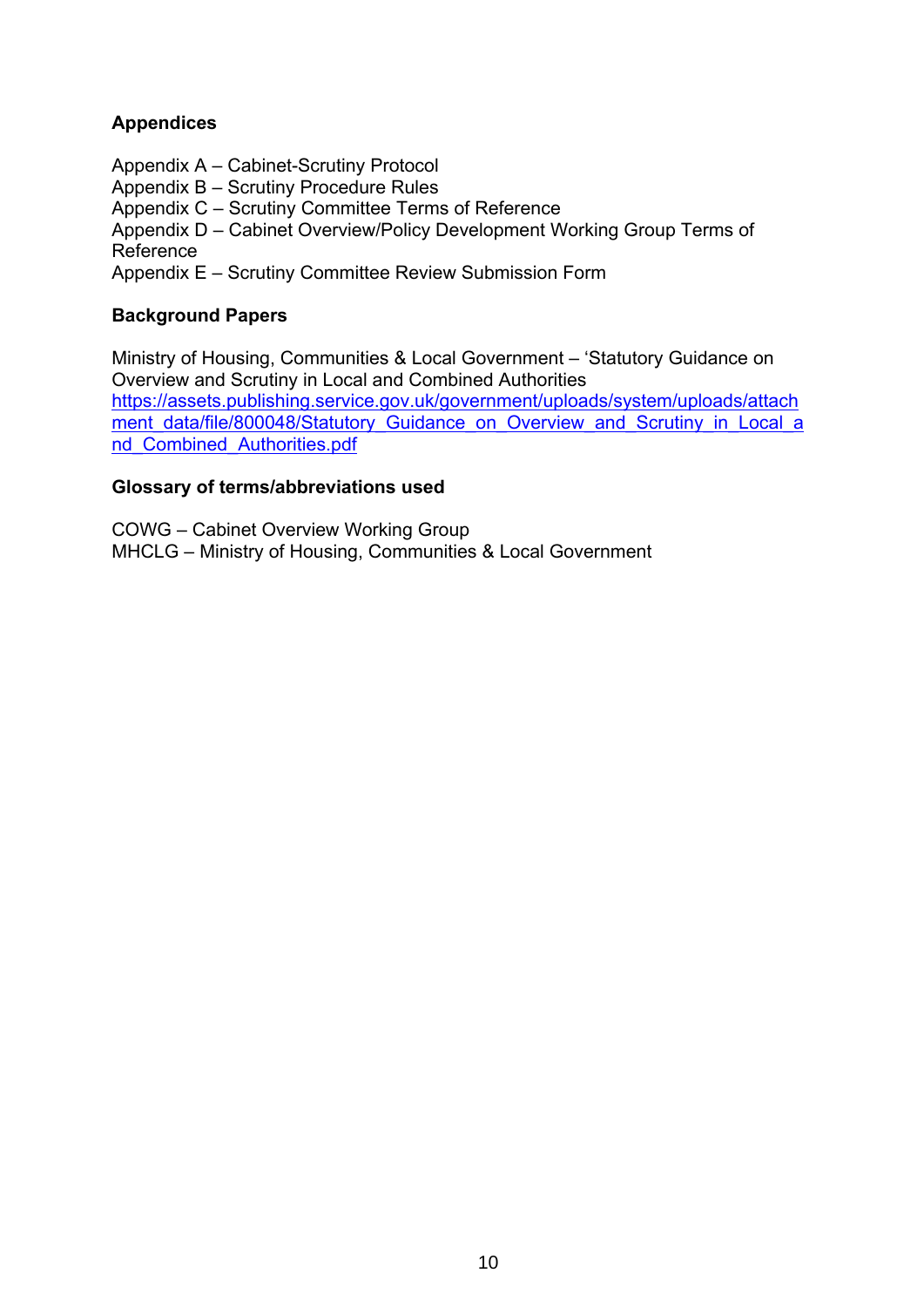# **Cabinet – Scrutiny Protocol**

# **1 Introduction**

- 1.1.This protocol sets out the relationship between the Council's Cabinet and its Scrutiny Committee. This includes the processes that both bodies follow, where they will interact with each other, and how they expect the other to conduct itself. The Protocol is in addition to requirements set out in the Council's Code of Conduct and the Officer/Councillor Protocol.
- 1.2.The Monitoring Officer will be responsible for overseeing compliance with this Protocol.

# **2 Aims**

- 2.1.To create a framework which enables effective scrutiny.
- 2.2.To empower the Committee's members, Portfolio Holders and Officers by setting out their roles, powers and responsibilities in relation to scrutiny.
- 2.3.To promote mutual respect between all three groups to ensure openness which will enable the Committee to work effectively.
- 2.4.To enable the Committee to act as a 'critical friend' to the Cabinet which provides constructive, non-partisan scrutiny of upcoming Cabinet decisions and corporate objectives.
- 2.5.To enable the Committee to effectively scrutinise third parties and to engage with relevant stakeholders.
- 2.6.To help align the Committee's work with the Council's Corporate Priorities.

# **3 Meeting Conduct**

- 3.1.All Councillors will abide by the requirements set out in the Council's Code of Conduct and look to promote an atmosphere of openness and mutual respect.
- 3.2.Committee members should look to ask searching questions and offer constructive comments to help fulfil the Committee's role of being a 'critical friend.' In most cases, an initial set of questions will be sent to the Cabinet member.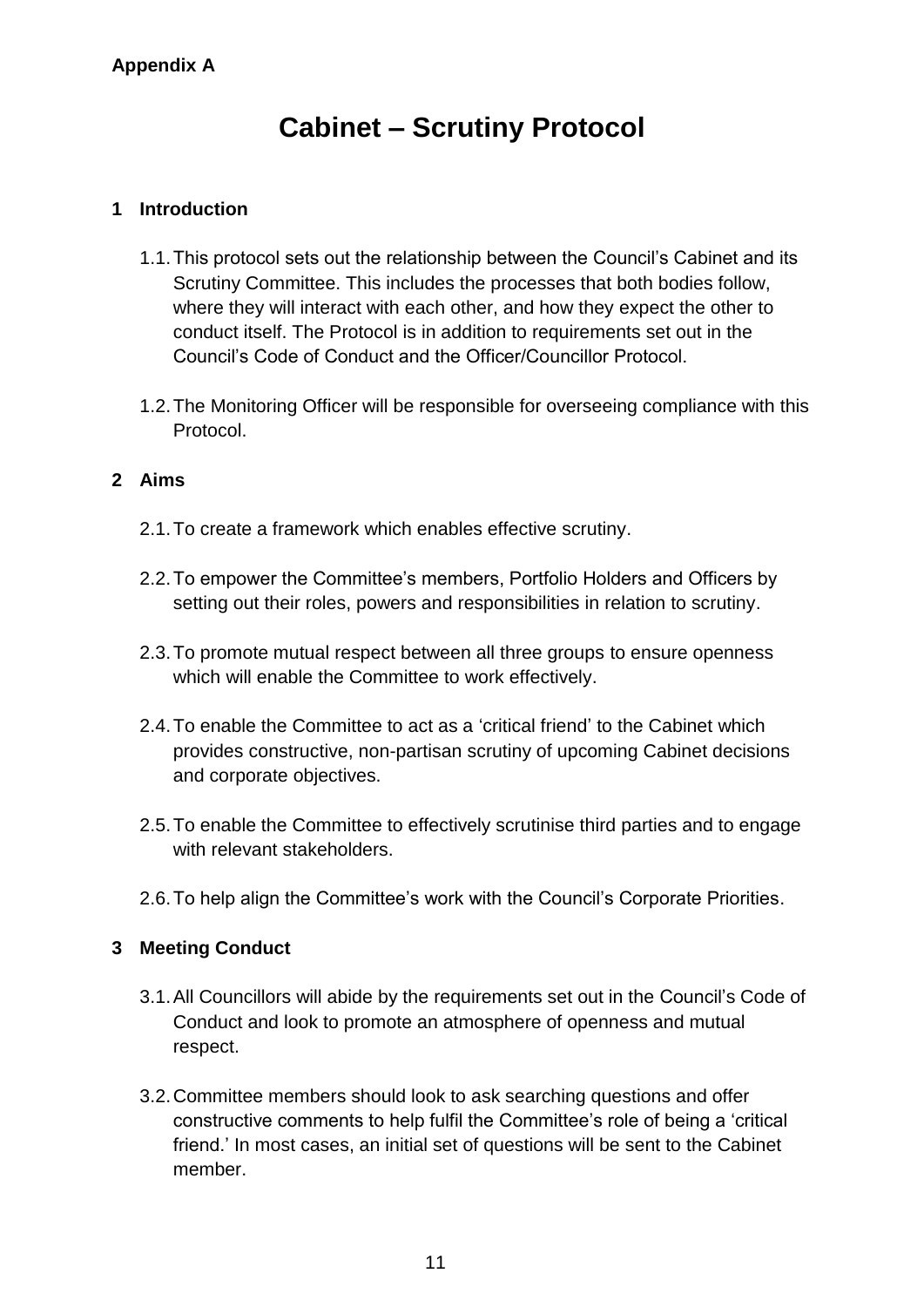- 3.3.Cabinet members will prepare answers for the questions sent to them in advance of the meeting. They will also look to anticipate further questions and will prepare for these appropriately. They will recognise the value of the Committee and will look to answer all questions as fully as possible.
- 3.4.Both the Committee and Cabinet members will respect the requirement for Cabinet members to avoid scrutinising their own decisions.
- 3.5.The Chair will always look to ensure that all attendees at the meeting are treated fairly and courteously.
- 3.6.The Chair, with the advice of Officers, will ensure that meetings are run in accordance with any requirements set out in the Constitution, and in line with any procedure agreed by the Committee.

# **4 The Scrutiny Committee Work Plan**

- 4.1.Before the First Meeting of the Council Year
	- a) Committee Members will submit any suggestions for items 28 days before the first meeting using the Review Submission Form. All the forms will be circulated to the Committee members the following day. If non-Committee members wish to submit items they should ensure they have the support of at least one Committee member.
	- b) The review topics will be considered at the next SMB meeting, who will put together a draft Work Plan. This will be based on the review criteria set out in the review submission forms.
	- c) Where SMB feel reviews can be improved by tightening the scope, or altering the format of the review it will discuss these with the Chair. This will be explained to the Committee. A Work Plan will also be developed in the context of these suggested alterations.
	- d) Fourteen days before the meeting, Officers will meet with the Chair and Vice Chair to discuss the Work Plan. Any further changes to the proposed Work Plan will be made prior to the agenda's publication.
- 4.2.At the First Meeting of the Year
	- a) Steps a-c of the Pre-Scrutiny of Cabinet Matters procedure (point 5.1 of this Protocol) will be followed.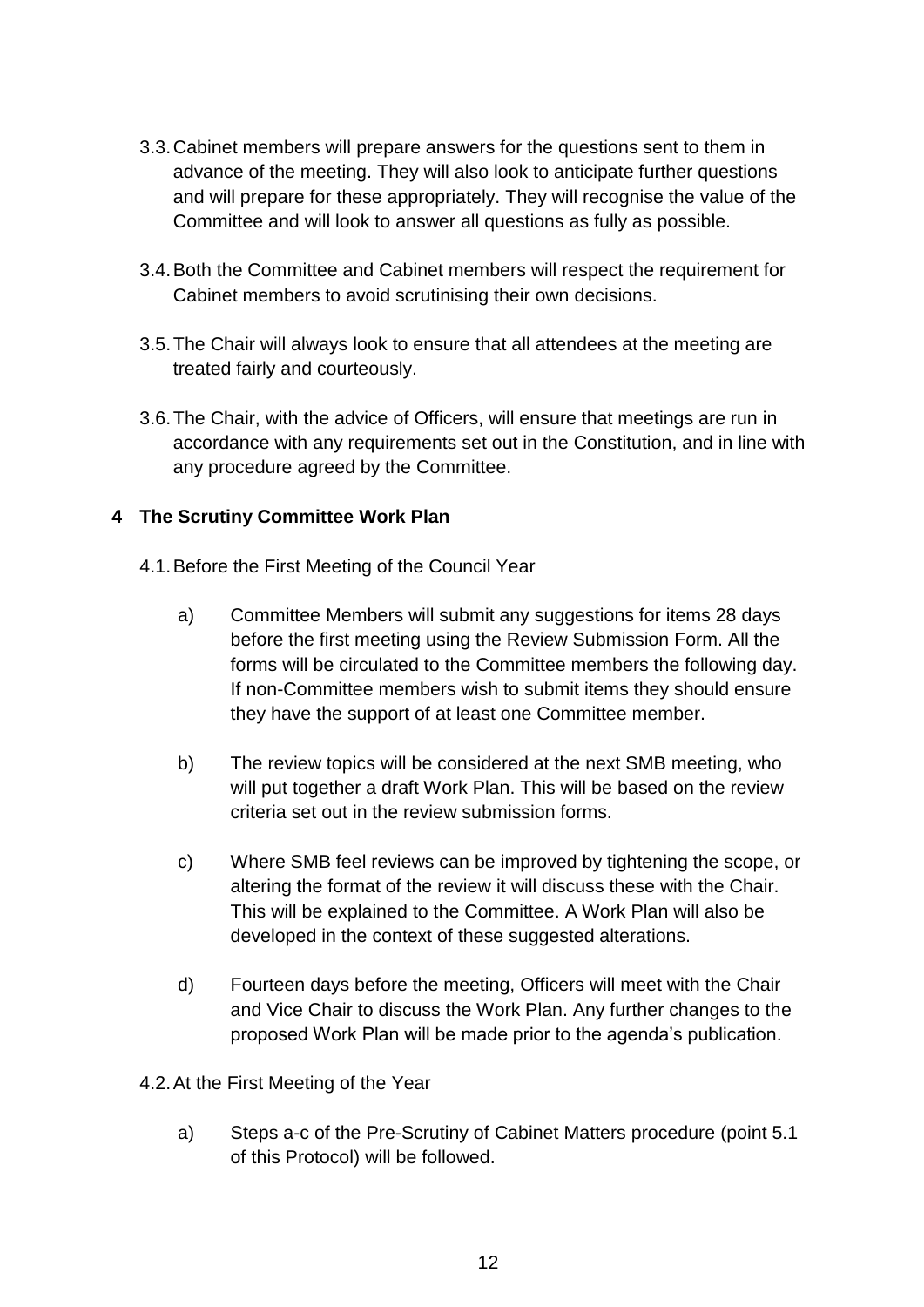- b) The Committee will agree its priorities for reviews carried out during the council year.
- c) The Committee will consider its Work Plan for the council year, with reference to the information obtained as part of point 4.1 above and in light of its priorities.
- 4.3.Additions/Changes to the Work Plan
	- a) Committee Members can submit additional items throughout the year. If non-Committee members wish to submit items they should ensure they have the support of at least one Committee member. New items will be submitted to Corporate and Governance Support prior to the publication of the agenda. The relevant Head of Service will be consulted on the timescale of the review and possible changes to its scope. This information will be reported to the Committee who will then consider whether the review will be progressed further.
	- b) The Committee will consider its Work Plan at each meeting.

# **5 Participation of Portfolio Holders and the Leader**

- 5.1.Pre-Decision Scrutiny of Cabinet Matters
	- a) At the first meeting of the Council year the Leader will give an overview of the reports which will be considered by Cabinet over the year. They will set out the Cabinet's priorities. This will be accompanied by the Cabinet Forward Plan and the Council's Corporate Plan.
	- b) The Committee will consider which reports it would like to have predecision scrutiny of. These will be programmed into the Committee's work plan. The Committee will consider whether the matter will be considered at other meetings of the Council (such as the Audit and Standards Committee, or Housing Standards Board) and whether the Committee feels it can add value through pre-decision scrutiny.
	- c) The Committee will develop lines of inquiry in respect of each identified item and establish S.M.A.R.T (specific, measurable, achievable, relevant and timely) objectives.
	- d) The relevant Portfolio Holder and Head of Service will be made aware that the item will be subject to pre-decision scrutiny and the lines of inquiry.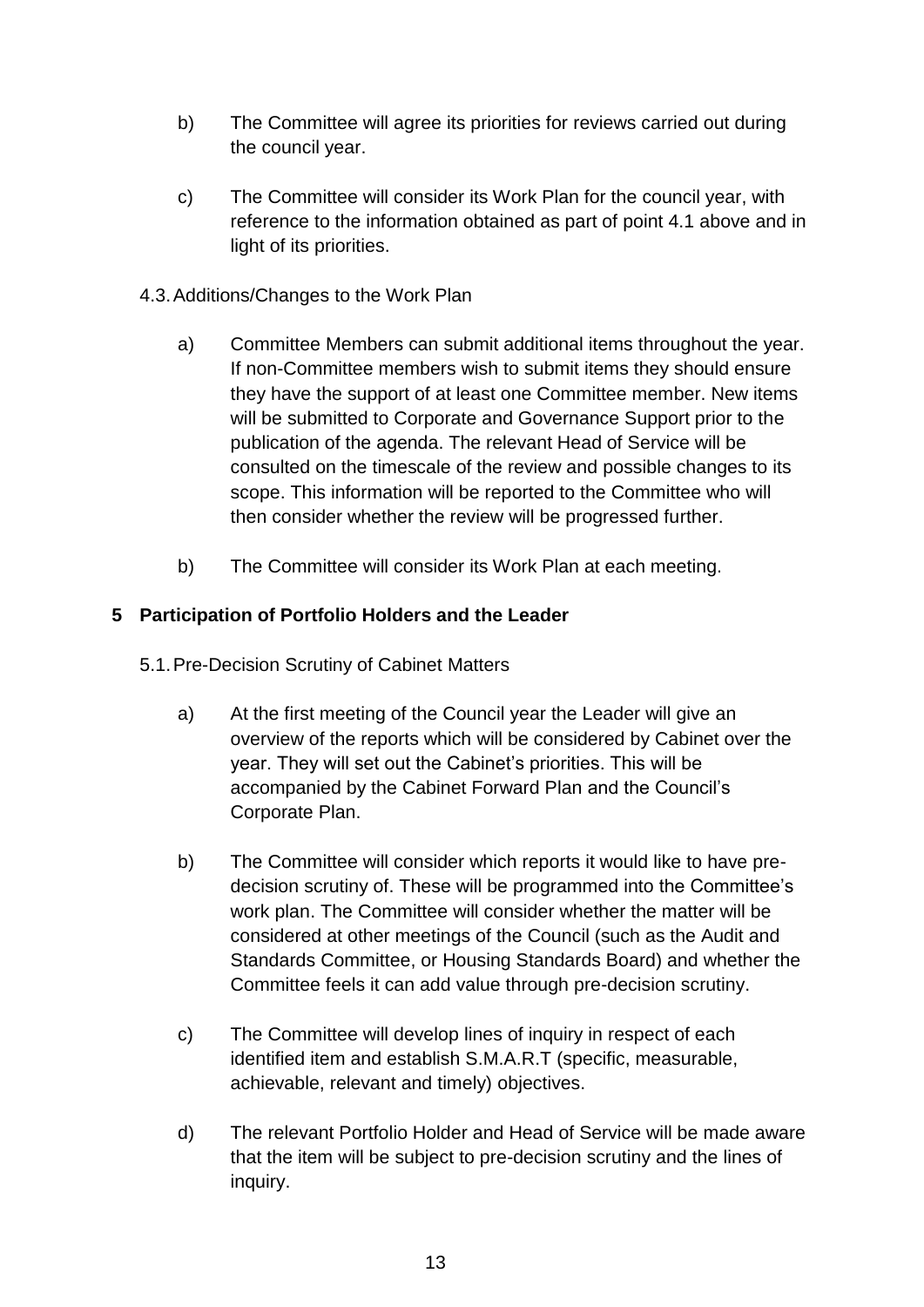- e) A report to the Committee will be prepared by Officers, in consultation with the relevant Cabinet member. This report will provide an update on progress of the item, address the lines of inquiry and, if appropriate, suggest other areas the Committee may wish to question.
- f) The Portfolio Holder will attend the meeting to present the report and answer questions from the Committee. The Head of Service will primarily answer technical questions.
- g) The Committee will consider areas that the Cabinet report will need to address and where the piece of work can be strengthened. These points will be addressed as part of the Cabinet report. It is expected that these will have arisen from the initially agreed lines of inquiry. Where the Committee's recommendations deviate from its initial lines of enquiry, it will monitor this as part of its outcome monitoring process.
- h) Cabinet will consider the report and the outcome will be referred back to the Committee for information. This will form part of an outcome monitoring report which will become a standard item on the Committee agenda.
- i) Following the first meeting of the Committee, Committee members can submit a request to pre-scrutinise a report. The request will be considered at the next meeting. Steps b-h above will then be followed.
- 5.2.Call In Sub Committee
	- a) As set out in the Scrutiny Procedure Rules it is the duty of the Leader or relevant Portfolio Holder to attend a meeting of the Call In Sub Committee.
	- b) The role of the Cabinet member will be to answer questions of fact. They should be mindful not to involve themselves in the debate and the Committee should not encourage them to do so. The Scrutiny Procedure Rules set out a requirement for Councillors to not be involved in scrutinising a decision they have been involved in and this must be respected.
- 5.3.Scrutiny Committee Reviews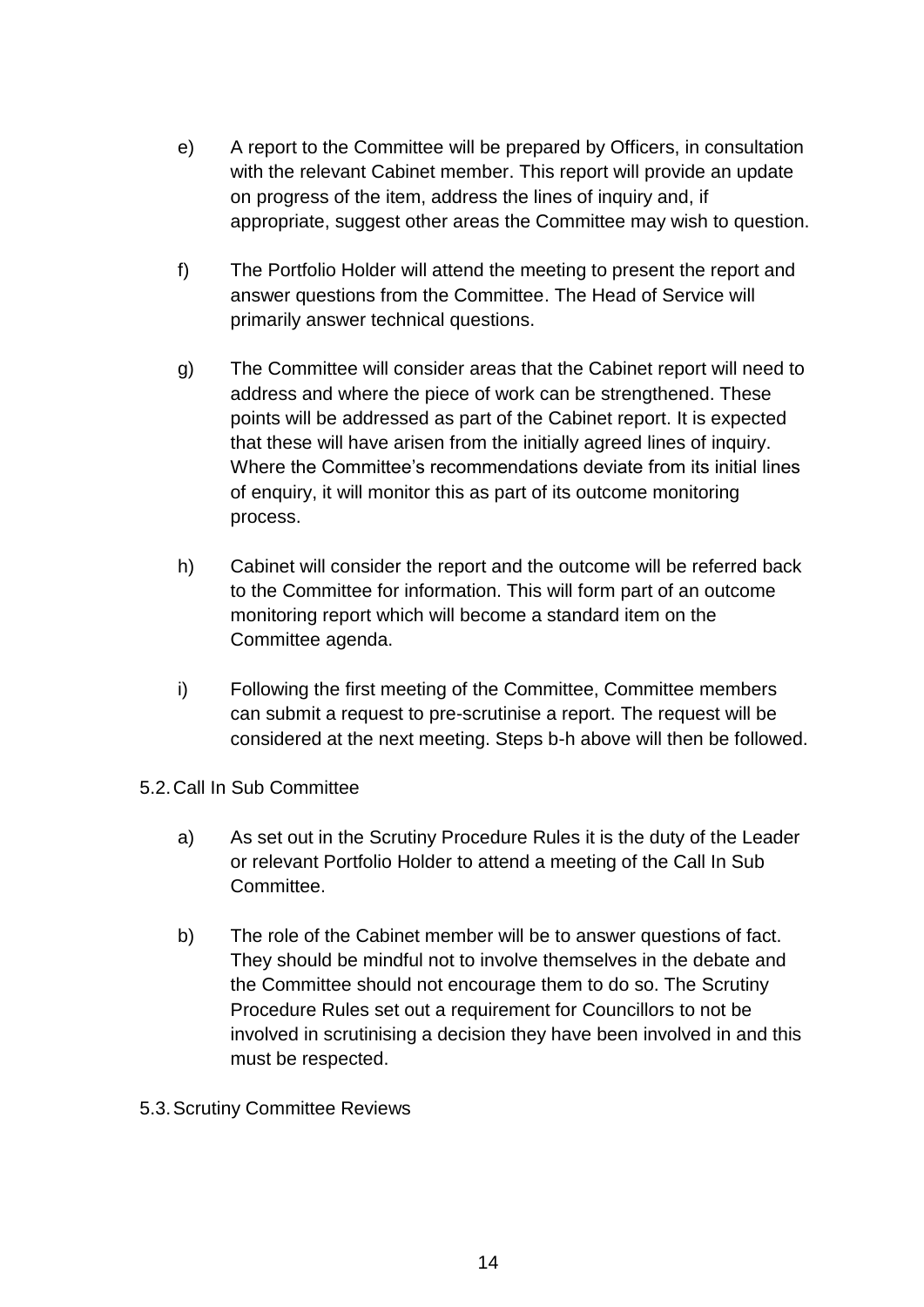- a) The Committee will consider the need for the relevant Cabinet member to attend. The Committee will provide sufficient notice and will provide a set of initial questions.
- b) Cabinet members will prepare answers for the questions sent to them in advance of the meeting. They will also look to anticipate further questions and will prepare for these appropriately. They will recognise the value of the Committee and will look to answer all questions as fully as possible.
- c) Where a Cabinet member has been invited to attend, it is expected that Officers will only answer technical questions.
- 5.4.Non attendance of Cabinet members
	- a) The Committee will provide sufficient notice (as set out in the Scrutiny Procedure Rules) to Cabinet members so that they can attend.
	- b) Except for attendance at the Call In sub Committee (where paragraph 13 of the Scrutiny Procedure Rules will apply) in instances where the relevant Portfolio Holder cannot attend, the Leader will attend. Where neither can attend the relevant Head of Service will attend.

# **6 Participation of Other Organisations**

- 6.1.The Meeting before
	- a) The Committee will agree its goals for the meeting. These will align with the S.M.A.R.T objectives agreed as part of the scoping process.
	- b) Based upon these goals, the Committee will agree a list of initial questions.
	- c) The Committee will agree on a format for the item to be considered at the next meeting. They may also consider whether the relevant Cabinet member will be invited to attend.
- 6.2.Before the meeting
	- a) The Committee will provide organisations with advance notice of its initial questions.
- 6.3.At the meeting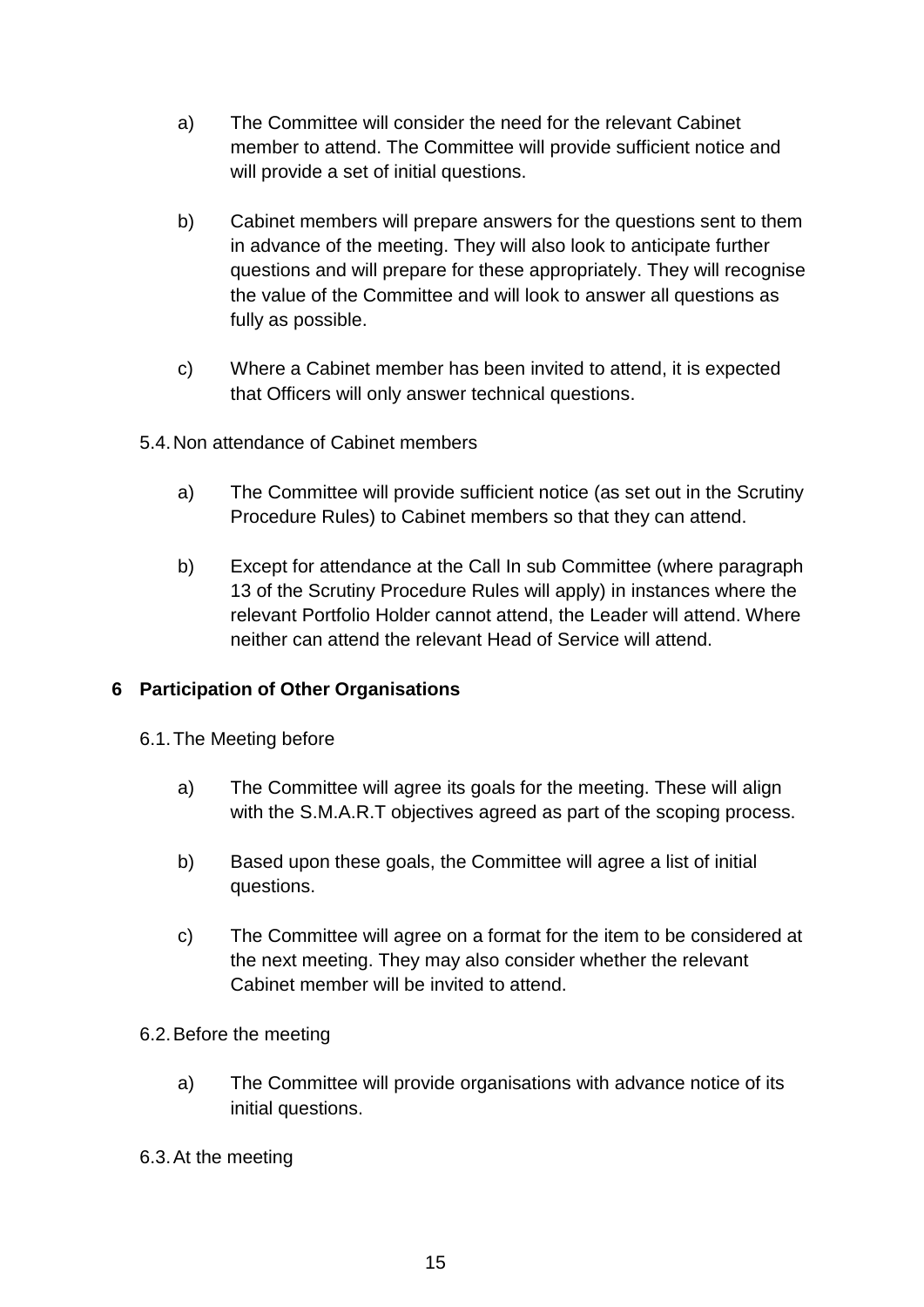- a) The meeting will follow the format agreed as part of paragraph 6.1(c) above.
- b) The Committee may ask follow up questions. These will be linked to the aims of the meeting.
- c) The Committee will consider whether it has achieved its goals for the meeting and will decide on a course of action, including the setting of S.M.A.R.T recommendations if appropriate.

# **7 Recommendations**

- 7.1.As set out in the Constitution any referrals to the Cabinet will be considered at its next meeting.
- 7.2.Cabinet's decision will be noted at the next meeting of the Scrutiny Committee. Where the Cabinet has not accepted the recommendation of the Committee, the Leader or relevant Portfolio Holder/s will provide a written explanation to the Committee setting out why Cabinet has not accepted the recommendations.

# **8 Outcome Monitoring**

- 8.1.Final recommendations will be S.M.A.R.T so they can be effectively tracked and monitored. The Committee will consider how closely the recommendations align with the S.M.A.R.T objectives set as part of the scoping of the review.
- 8.2.The Committee will track reviews and choose an appropriate time to explore whether the S.M.A.R.T objectives and recommendations have been met.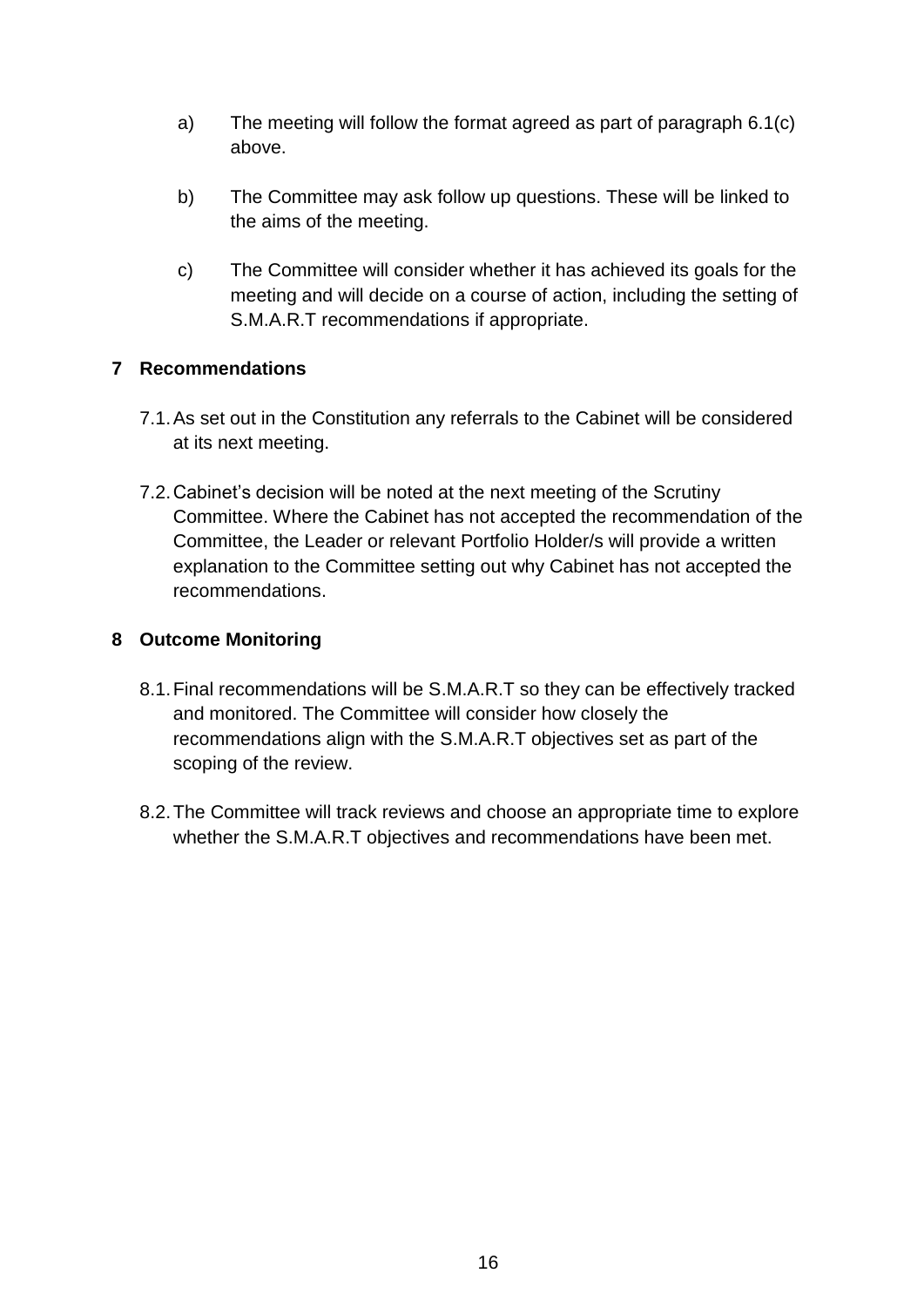# **Scrutiny Procedure Rules**

# **1 Scrutiny**

- 1.1. The Council will establish bodies which will perform scrutiny functions on behalf of the Council in exercise of the terms of reference set out in Article 7. It will consist of asuch number of Councillors as the Council shall determineFull Council will decide the number of Councillors on each body. Currently this comprises:
	- a) A Scrutiny Committee
	- b) A Call In Sub Committee of the Scrutiny Committee
- 1.2. The Scrutiny Committee is primarily concerned with matters relating to the external scrutiny of activities that affect the local community.

1.3.1.2. The Call In Sub Committee is the forum for considering decisions of the Cabinet, Committees and Officers that are called -in.

# **2 Membership of the Scrutiny Committee**

- 2.1. Scrutiny Committee
	- a) All Councillors, except the Leader and Cabinet Members, may be members of the Scrutiny Committee. However, no Councillor may be involved in scrutinising a decision in which he/shethey hasve been directly involved.
- 2.2. Call In Sub Committee
	- a) Membership of the Call- In Sub- Committee will comprise of members of the Scrutiny Committee. The Chair shall will be the Vice Chair of the Scrutiny Committee.

# **3 Co-optees**

3.1. The Scrutiny Committee may appoint non-voting co-optees to serve.

# **4 Meetings of the Scrutiny Committee**

4.1. There willshall be at least six  $(6)$  ordinary meetings of the Scrutiny Committee in each year. In addition, extraordinary meetings may be called from time to time as and when appropriate when needed. A Scrutiny Committee meeting may be called by the Chair of the Committee, by any five (5) members of the Committee or by the Proper Officer if he/shethey considers it necessary or appropriate.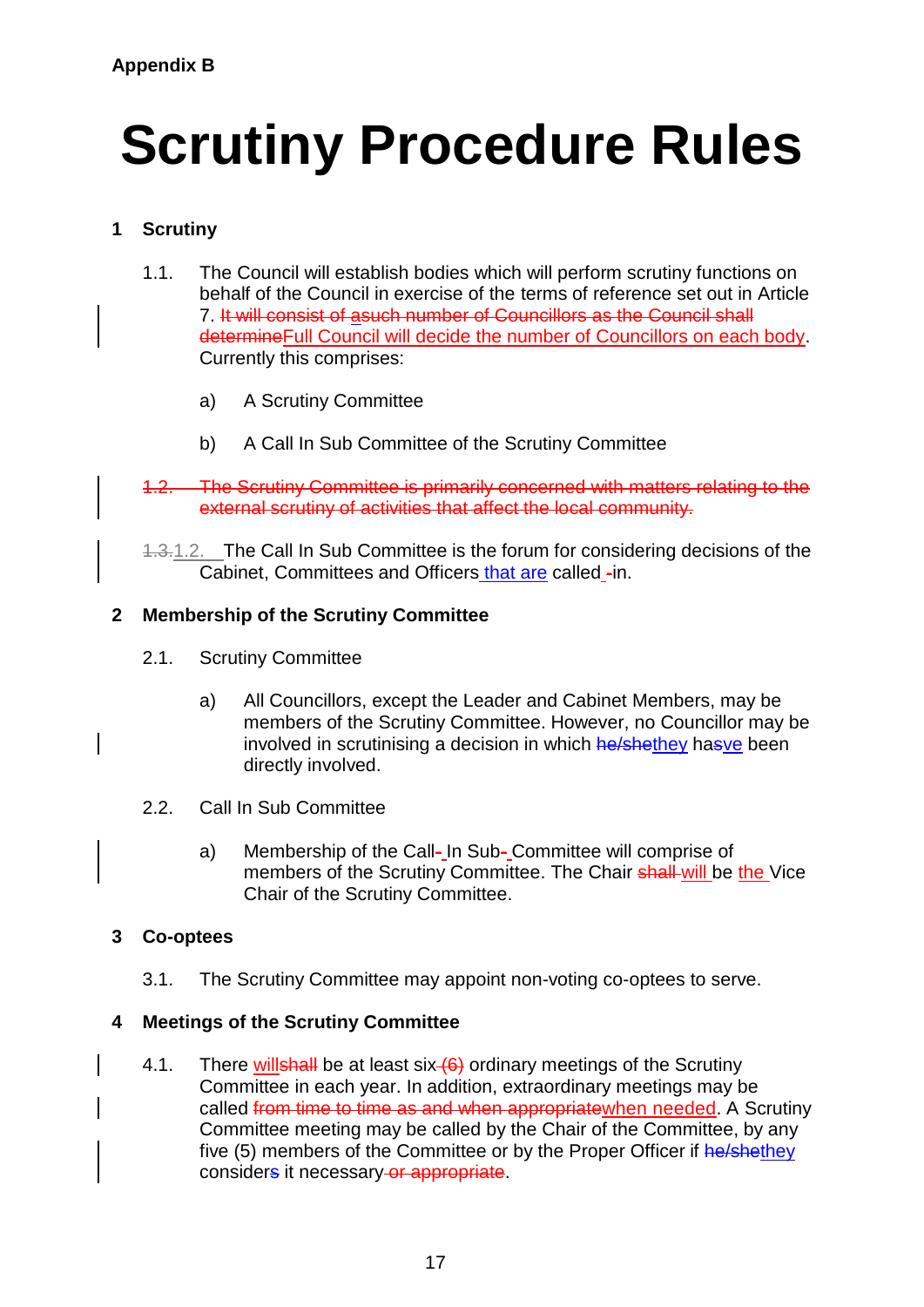## **5 Quorum**

5.1. The quorum for meetings shall-will be as set out for Committees in the Council Procedure Rules in Part 4 of the Constitution.

## **6 Who Chairs Scrutiny Committee Meetings?**

6.1. The Chair and Vice Chair of the Scrutiny Committee will be drawn from among the Councillors sitting on the Scrutiny Committee and appointed by Full Council. The Vice Chair of the Scrutiny Committee will be the Chair of the Call\_-In Sub- Committee.

#### **7 Scrutiny Committee Work Plan**

7.1. The Scrutiny Committee will be responsible for setting its own work programme.

#### **8 Agenda Items**

- 8.1. Any member of the Scrutiny Committee shall-will be entitled to give notice to the Chief Executive that he/shethey wishes for an item to be included on the agenda for the next available meeting of the Committee or Sub - Committee. On receipt of such a request the Chief Executive will ensure that it is included on the next available agenda. The Scrutiny Committee will determine the form of the notice request.
- 8.2. The Scrutiny Committee shall also respond, as soon as their work programme permits, to requests from the Council and the Cabinet to review particular areas of activity. Where they do so, tThe Scrutiny Committee shall report its findings and any recommendations back to the Cabinet and/or Council. The Council and/or the Cabinet shallwill consider the report of the Scrutiny Committee within one month of receiving it at their next ordinary meeting.

#### **9 Policy Review and Development**

9.1. The role of Overview Working Groups will be to assist the Cabinet in policy development. The Scrutiny Committee may, through its recommendations, also be involved in developing policy that is focussed on improving outcomes for local people and communities.

#### **109 Reports from the Scrutiny Committee**

10.1.9.1. Once it has formed recommendations on proposals for development, the Scrutiny Committee will prepare a formal report and submit it to the Chief Executive to arrange for it to be considered by the Cabinet (if the proposals are consistent with the existing budgetary and policy framework), or to the Full Council as appropriate (e.g. if the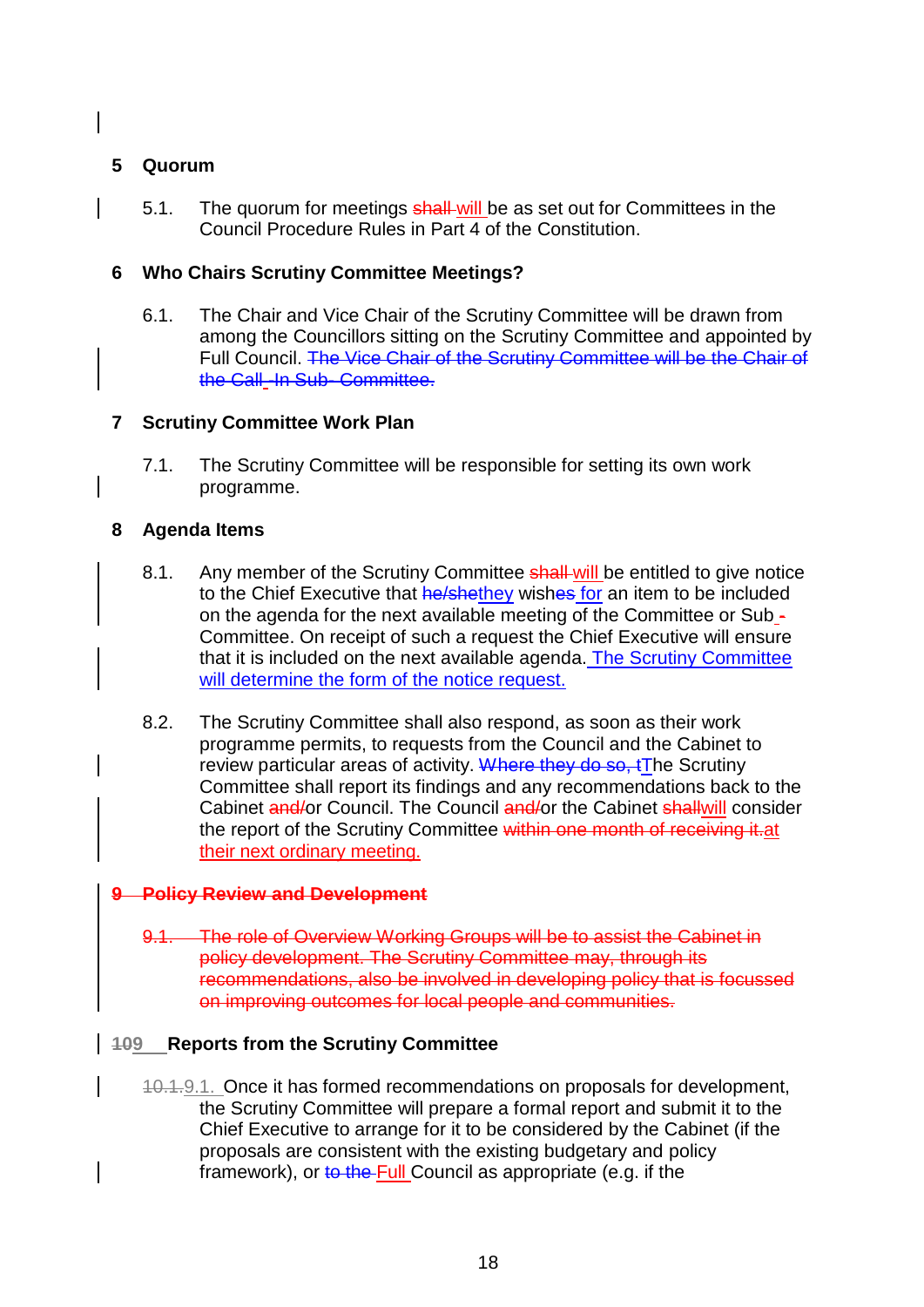recommendation would require a departure from or a change to the agreed budget and policy framework)..

- 10.2.9.2. If the Scrutiny Committee cannot agree on a single final report to the Cabinet, then up to one minority report may be prepared and submitted for consideration by the Cabinet with the majority report.
- 10.3.9.3. The Cabinet shall will consider the report of the Scrutiny Committee within one month of it being submitted to the Managing Directorat its next ordinary meeting.

# **1110 Making Sure that Scrutiny Reports are Considered by the Cabinet**

11.1.10.1. Where necessary tThe agenda for Cabinet meetings shall will include an item entitled "Communications from Committees/Working Groups/Parties and Panels<del>Issues arising from Scrutiny</del>". The reports of the Scrutiny Committee referred to the Cabinet shall be included at this point in the agenda (unless they have been previously considered in the context of the Cabinet's deliberations on a substantive item on the agenda). within the previous two meetings of the Scrutiny Committee completing its report/recommendations.

# **1211 Rights of Scrutiny Councillors to Documents**

- 12.1.11.1. In addition to their rights as Councillors, members of the Scrutiny Committee have the additional right to documents, and to notice of meetings as set out in the Access to Information Procedure Rules in Part 4 of the Constitution.
- 12.2. Nothing in this paragraph prevents more detailed liaison between the Cabinet and the Scrutiny Committee as appropriate depending on the particular matter under consideration.

# **1312 Councillors and Officers Giving Account to the Call In Sub Committee**

- 13.1.12.1. The Call -In -Sub- Committee may scrutinises and reviews decisions made following Call In which have called in through the Council's call in procedures. or actions taken in connection with the discharge of any Council function. As well as reviewing documentation in fulfilling the scrutiny role, it may require any member of the Cabinet, the Chief Executive and/or any senior Officer to attend before it to explain-in relation to matters within their remit:
	- a) any particular decision or series of decisions
	- b) the extent to which the actions taken implement Council policy
	- c) their performance
- 13.2.12.2. It is the duty of those persons to attend if so required.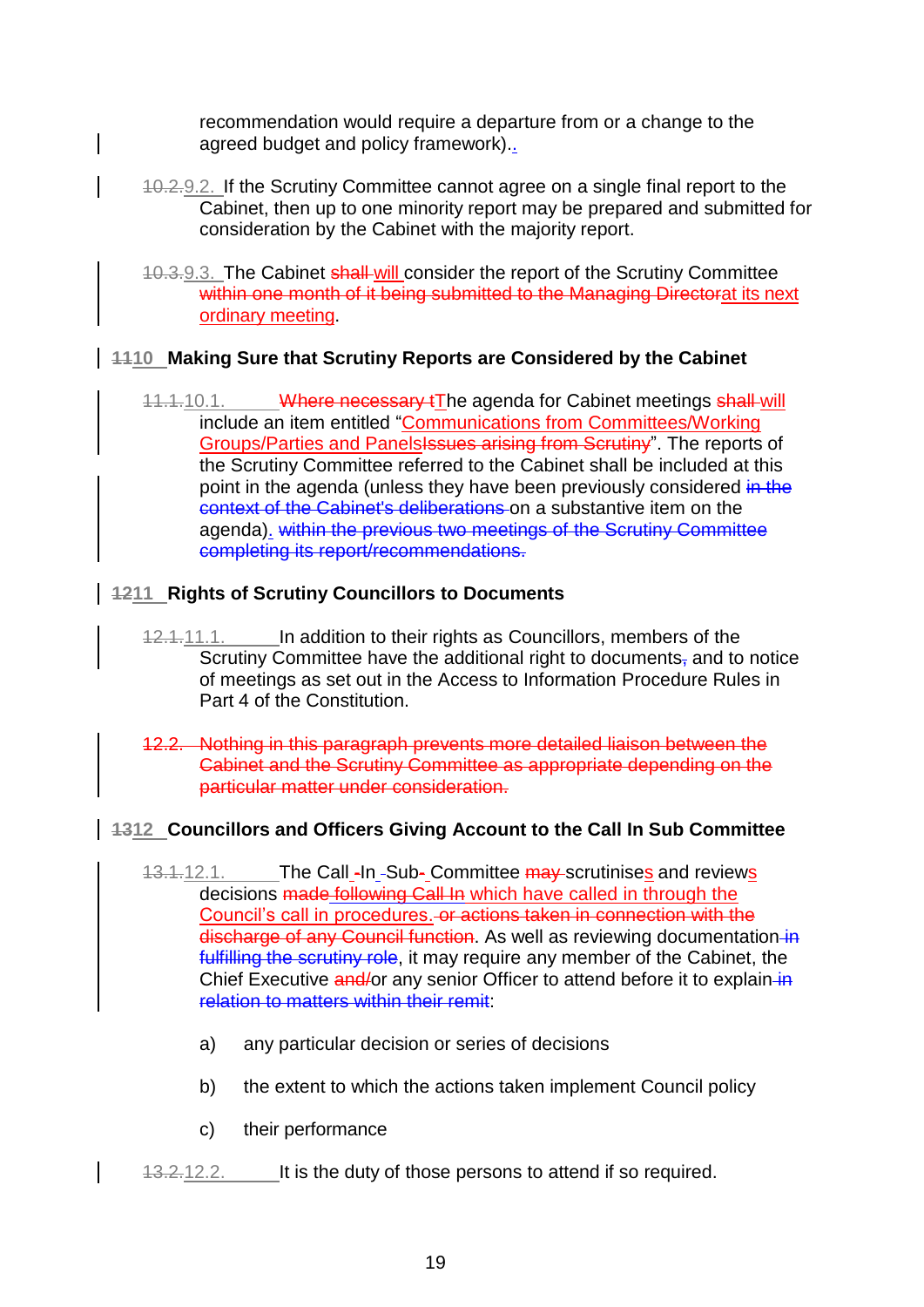- 13.3.12.3. Where any Councillor or Officer is required to attend the Call -In Sub- Committee under this provision, the Chair will inform the Chief Executive. The Chief Executive shall will inform the Councillor or Officer in writing giving at least five  $\left(5\right)$  clear working days' notice of the meeting at which he/she isthey are required to attend. The notice will state the nature of the item on which he/she isthey are required to attend to give account and whether any papers are required to be produced for the Sub -Committee. Where the account to be given to the Sub- Committee will require the production of a reportneeds a report, the Councillor or Officer concerned will be given sufficient notice to allow them to prepare the document. for preparation of that documentation.
- 13.4.12.4. Where, in exceptional circumstances, the Councillor or Officer is unable to -attend on the required date, then the Call -In Sub- Committee shall, in consultation with the Councillor or Officer, arrange an alternative date. The re-arranged date will be for attendance to take place within a maximum of 28 days from the date of the original request.

#### **1413 Attendance by Others at Call In Sub Committee**

- 14.1.13.1. Individuals, and representatives or organisations may be invited other than those referred to in paragraph 13 above to address it, discuss issues of local concern and/or answer questions. It may for example wish to hear from residents, stakeholders and Councillors and Officers in other parts of the public sector and shall invite such people to attend.
- 14.2.13.2. Attendance is entirely optional but desirable.

# **1514 Call In**

- 15.1.14.1. Call -in should only be used in exceptional circumstances. These are where members of the Call -In Sub -Committee have evidence which suggests that the Cabinet did not take the decision in accordance with the principles set out in Article 12 of the Constitution.
- 15.2.14.2. When a decision is made by the Cabinet, Leader or Portfolio Holder or under joint arrangements, the decision shall be published electronically and, including where possible by electronic means, and shall be available at the main offices of the Council normally within five  $\overline{(5)}$ working days of being made.
- 15.3.14.3. **That The decision notice will bear have the date on which it is** was published and will specify that the decision will come into force and may then be implemented, on the expiry of five  $(5)$  clear working days after the publication of the decision unless it is subject to call-in for consideration by the Call -In Sub -Committee.
- 15.4.14.4. During the period stated above any two  $\left(2\right)$  Members of the Call -In Sub -Committee may give written notice to the Chief Executive,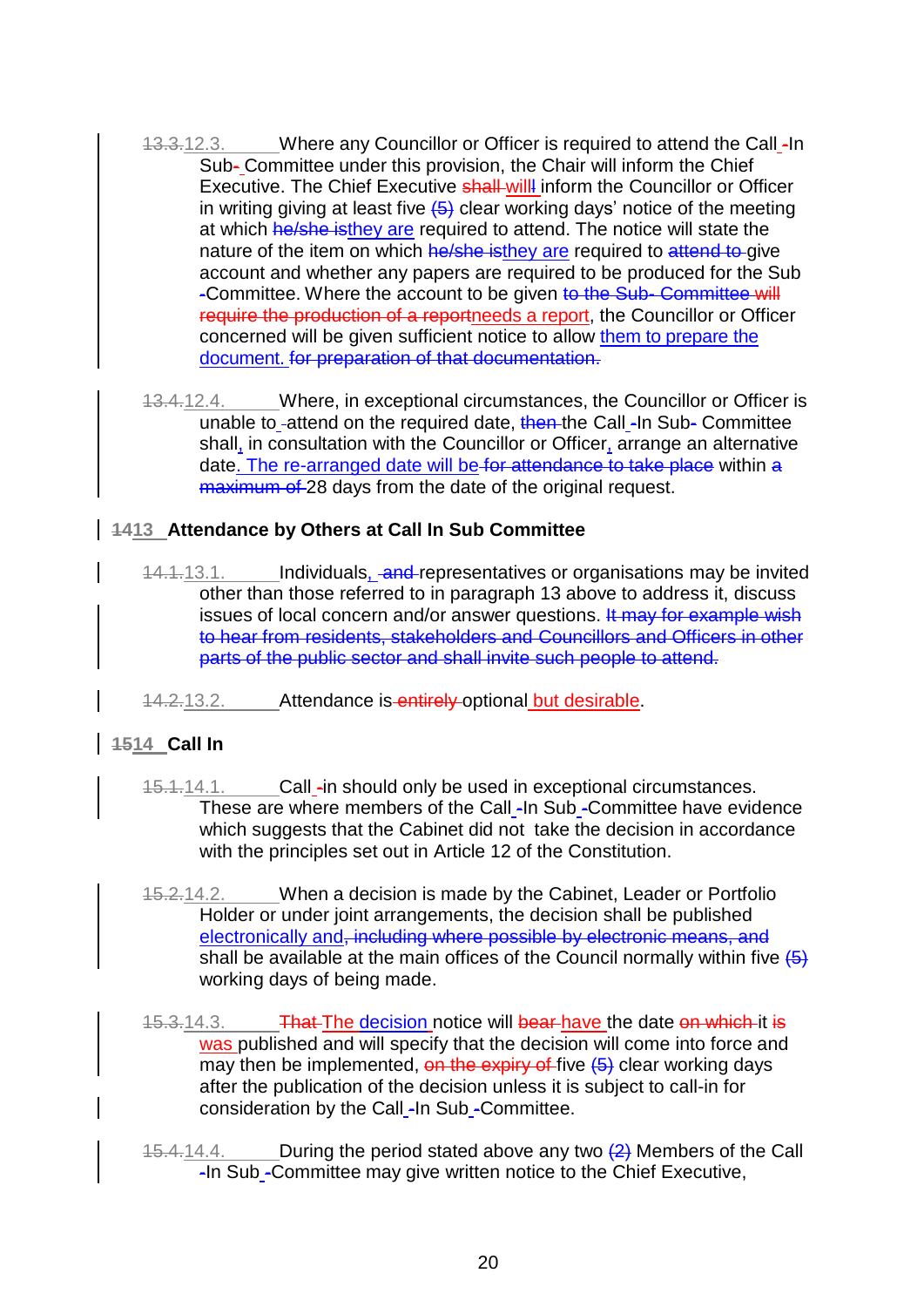identifying the decision to be called-in, supported by reasons. Such This notice must be to be received before 5:00 pm on the fifth day,  $(4.30 \text{pm} \text{m})$  if it is a Friday). The Proper Officer shall then notify the decision-taker of the call-in request and shall-will call a meeting of the Sub-Committee on such date as he/shethey may determine in consultation with the Chair (or Vice-Chair) of the Sub -Committee (in the case of absence, the Vice- Chair), and in any case within ten  $(10)$  working days of the receipt of the call -in request.

- 15.5.14.5. No further action may be taken to implement the decision until the call -in process has been completed.
- 15.6.14.6. The decision -making body or person may amend the draft minute of the decision or action called -in in consultation with relevant Officers if in their opinion it is inaccurate.
- 15.7.14.7. If following an objection to the decision, a decision has been called in and the Call -In-Sub -Committee does not meet in the period set out above the decision will take effect following that period<sub>r</sub>, orlf the Sub Committee does meet during that period but does not refer the matter back to the decision -making person or body, the decision shall-will take effect on the date of the Call -In Sub - Committee meeting, or the expiry of the period specified for calling the meeting, whichever is the earlier.
- 15.8.14.8. If, having considered the decision, the Call -In Sub -Committee is still concerned about it, it may refer it back to the decision -making person or body for reconsideration. The Call In Sub Committee will , setting out in writing the nature of its concerns or refer the matter to the Scrutiny Committee. If referred to the decision\_-maker they shall then reconsiderwill reconsider it within a further ten (10) clear working days and make a final decision on the route of action they propose.n., amending the decision or not, before adopting a final decision.
- 15.9. If the next available meeting of the decision -making body is cancelled and will not be re-arranged until after the next meeting of Full Council then the matter shall be referred to Full Council.
- 15.10.14.9. If the matter was referred to Full Council and the Councilit does not object to a decision which has been made, then no further action is necessary and the decision will be effective in accordance with the provision below. However, if the Council does object, it can only make decisions on matters which are outside of the current policy framework or budget. If a decision is consistent with the framework or budget, the Council will refer the decision back to the decision maker. The decision maker will decide whether to amend the decision before implementing itshall refer the decision to the decision -making person or body, together with the Council'sits views on the decision. Theat decision-making body or person shall then choose whether to amend the decision or not and reach a final decision for implementation. Where the decision was taken by the Cabinet, a meeting will be convened toto the decision maker will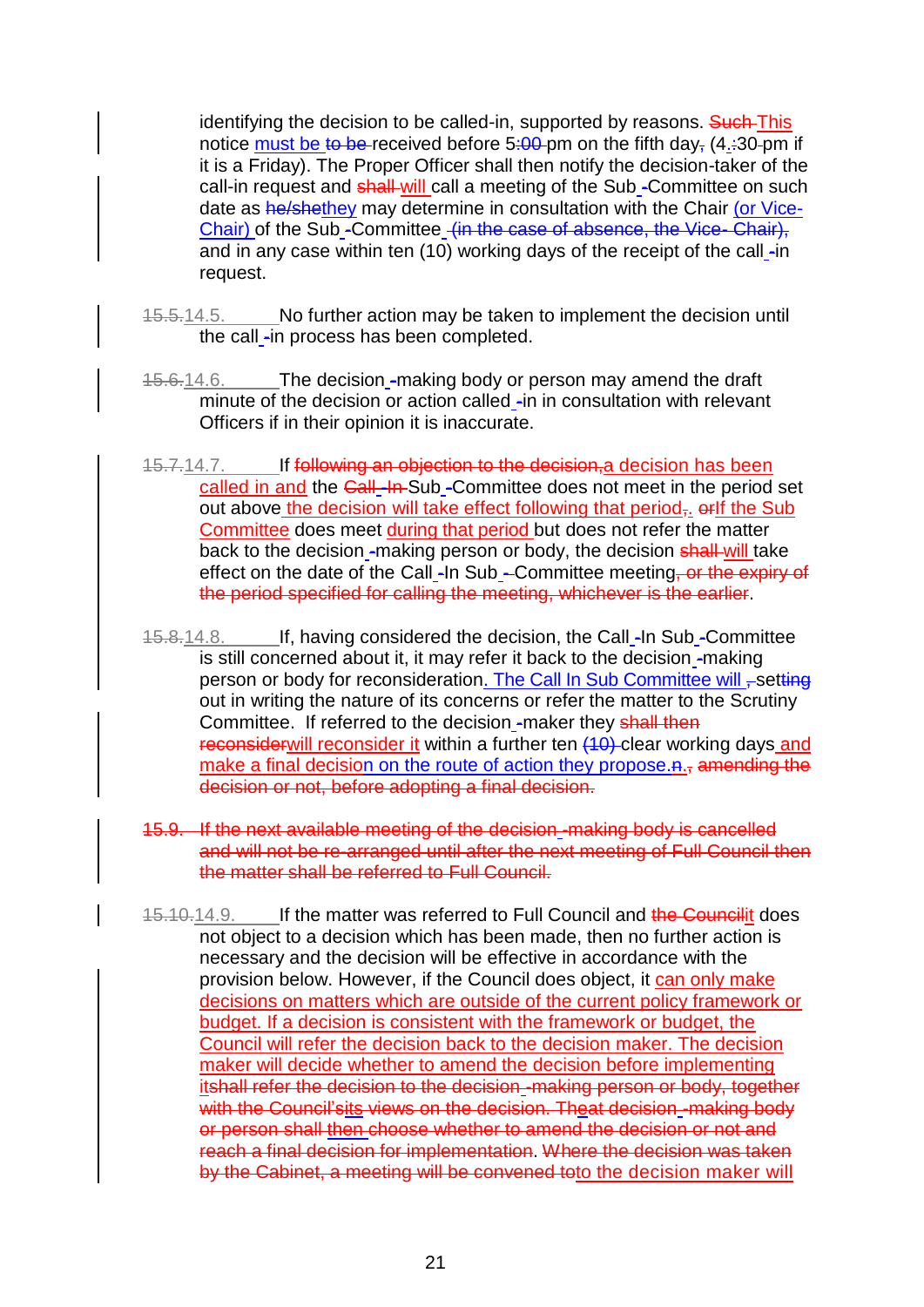reconsider  $\frac{a}{b}$  ithe decision within ten  $(10)$  clear working days of the Council request.

15.11.14.10. If the Council does not meet, or if it does but does not refer the decision back to the decision -making body or person, the decision will become effective on the date of the Council meeting or expiry of the period in which the Council meeting should have been held, whichever is earlier.

# **1615 Call In Exceptions**

- 16.1.15.1. In order to ensure that call -in is not abused or, not causes unreasonable delay, certain limitations are placed on its use. Consequently the following decisions shall not be subject to call -in:
	- a) a decision that stands as a recommendation to Full Council
	- b) a decision to implement a decision approved in principle by Council within the preceding  $six$  (6) months
	- c) a decision taken in circumstances where the decision making body or person in question has resolved that the matter is urgent (for reasons recorded in the decision) where any delay that may result from call -in may be prejudicial to the interests of the Council or any third party. The reason the decision is considered urgent will be included within the report or the minutes.
	- d) a decision taken in exercise of the Council's function as local planning authority or licensing authority when acting in a regulatory manner for which external appeal processes are available
	- e) a decision on a procedural matter or a matter reported for information only
	- f) a decision of a Committee when acting in an appeal capacity
	- $\pm$ q) any other non-executive decision making. $\pm$

# **1716 Call In and Urgency**

17.1.16.1. The call -in procedure set out above shall-will not apply where the decision being taken by the Cabinet, Leader or Portfolio Holder was urgent. A decision will be urgent if any delay likely to be caused by the call -in process would seriously prejudice the Council's or the public's interests. The record of the decision and notice by which it is made public shall state whether, in the opinion of the decision- making person or body, the decision is an urgent one, and therefore not subject to call  $\text{-}$ in. The Cabinet, Leader or Portfolio Holder must agree both: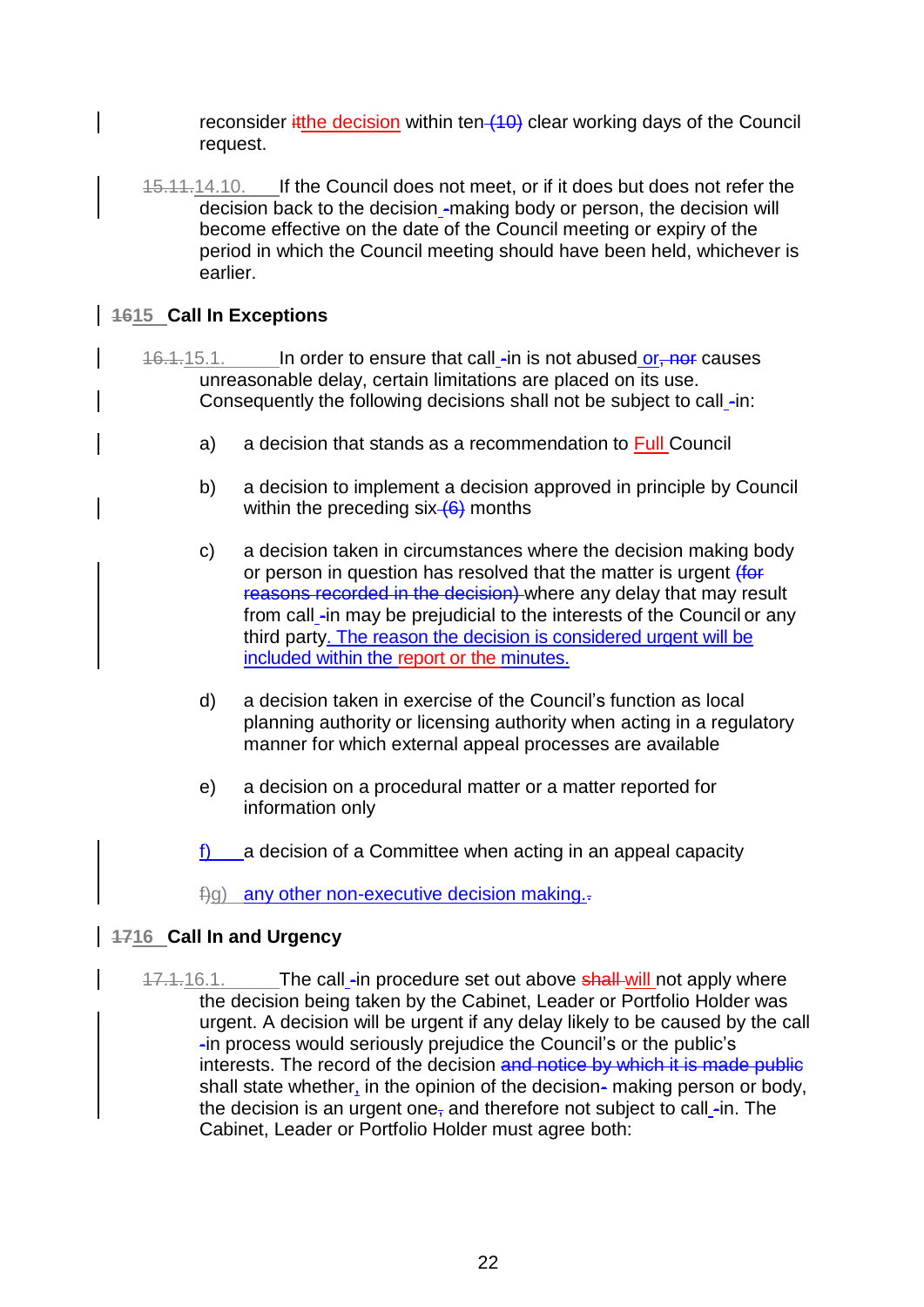- a) that the decision proposed is reasonable in all the circumstances; and
- b) to it being treated as a matter of urgency. In the absence of the Chair of the Scrutiny Committee, the Vice-Chair's consent shall be required. In the absence of both, the Chief Executive or his/her-their nominee's consent shall be required.
- 17.2.16.2. The operation of the provisions relating to call -in and urgency shall be monitored annually. <del>, and a</del>A report needs to be submitted to Council with proposals for review if necessary.

# **1817 The Party Whip**

18.1.17.1. When considering any matter in respect of which a Councillor is subject to a party whip, that Councillor must declare the existence of the whip and the nature of it before the commencement of the decision making body or persons deliberations on the matterIf a Councillor is subject to a party whip on any matter they must declare this, as well as the nature of the whip, before the matter is considered. The declaration and the detail of the whipping arrangements shall will be recorded in the minutes of the meeting.

#### **1918 Procedure at Scrutiny Committee Meetings**

- 19.1.18.1. The Scrutiny Committee shall-will consider the following business:
	- a) minutes of the last meeting
	- b) declarations of interest (including whipping declarations)
	- c) responses of the Cabinet to reports of the Scrutiny Committee
	- d) the business otherwise set out on the agenda for the meeting.
- 19.2.18.2. The Committee may also ask people to attend to give evidence at its meetings which are to be conducted in accordance with the following principles set out in the Cabinet-Scrutiny Protocol:
	- a) that the investigation be conducted fairly and all members of the Committee be given the opportunity to ask questions of attendees, and to contribute and speak
	- b) that those assisting the Committee by giving evidence be treated with respect and courtesy
	- c) that the investigation be conducted so as to maximise the efficiency of the investigation or analysis.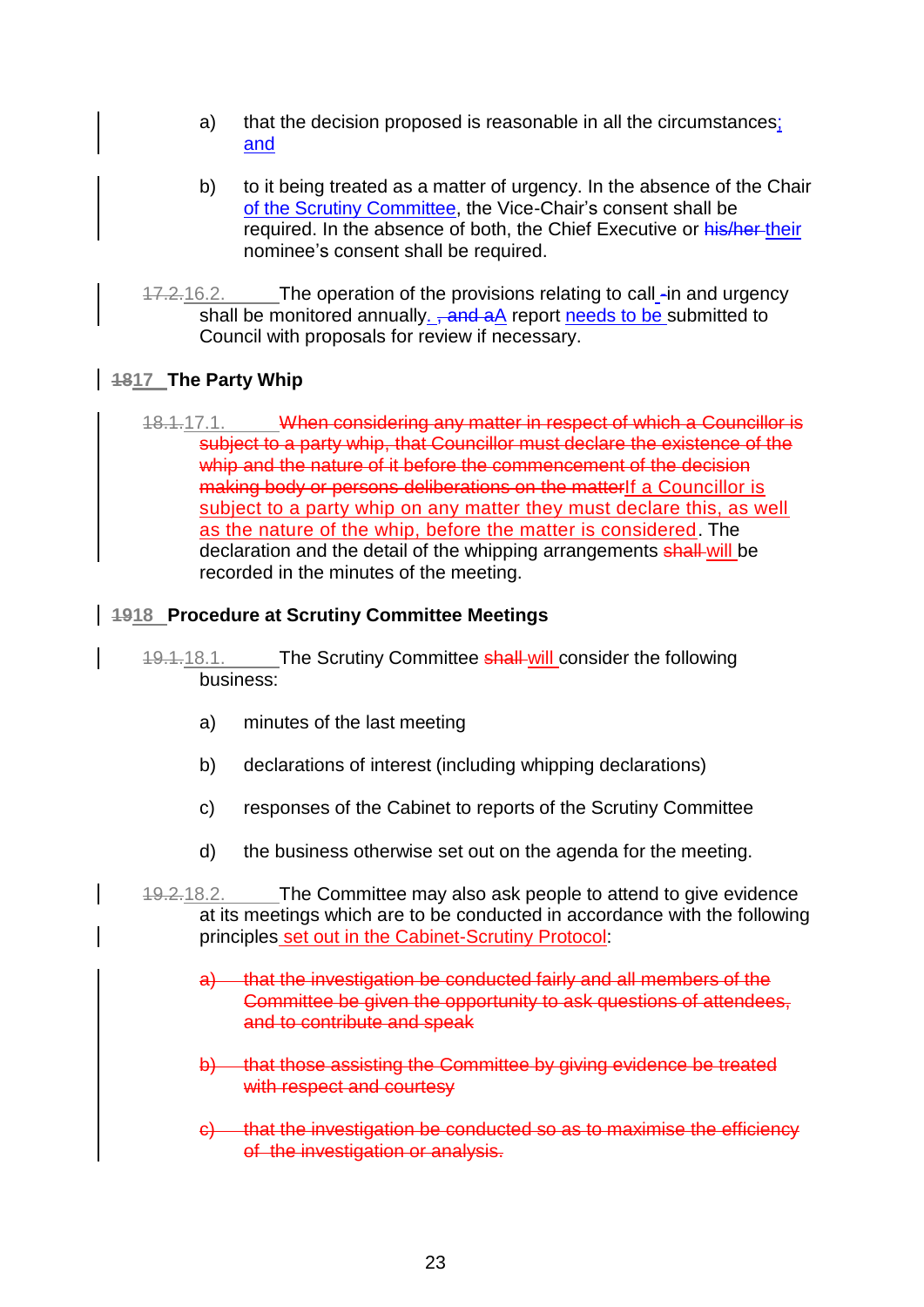19.3.18.3. Following any investigation or review, the Scrutiny Committee shall will prepare a report that will be submitted, for submission to the Cabinet and/or Council as appropriate. The report will be made and shall make its report and findings public except where otherwise constrained by lawunless there is legal reason for the report to be confidential.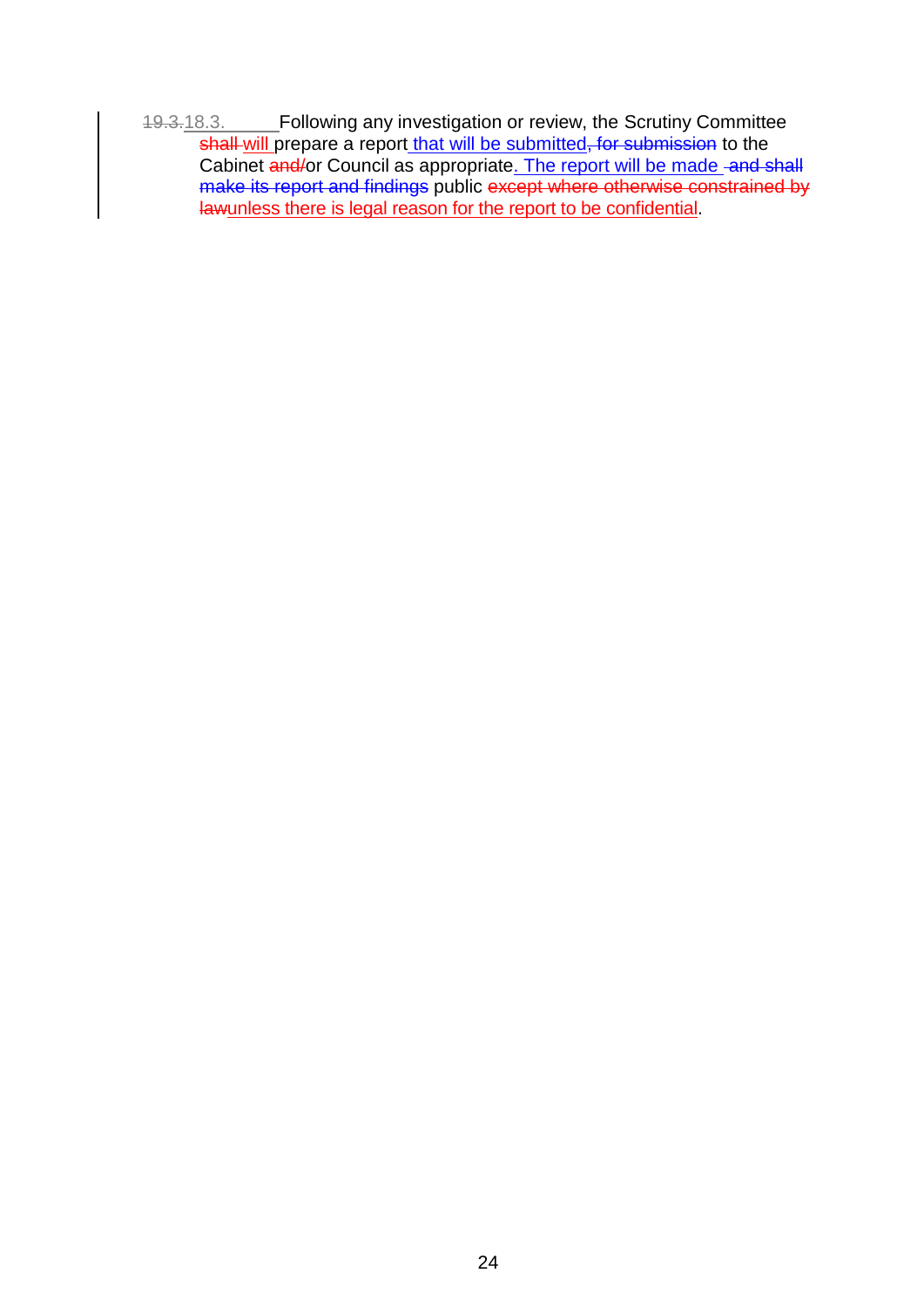# **Appendix C**

# **SCRUTINY COMMITTEE**

The Scrutiny Committee supports the work of the Cabinet and the Council as a whole. The Scrutiny Committee has no decision-making powers and cannot scrutinise individual regulatory or quasi-judicial issues. Its function is to raise issues for consideration, to examine and scrutinise matters of community interest, to hold the Cabinet to account, and to represent the interests and views of the public. Where appropriate, joint reviews will be undertaken with other organisations.

## **Terms of reference**

- 1. To provide the main forum for the Council's internal and external scrutiny work, focusing on activities that improve outcomes for local people.
- 2. To approve an annual overview and scrutiny work programme, including the programme of any task and finish groups appointed so as to ensure that the Committee's and task and finish groups' time is effectively and efficiently utilised.
- 3. To ensure that referrals from the Scrutiny Committee to the Cabinet, either by way of report or for reconsideration, are managed efficiently.
- 4. At the request of the Cabinet to make recommendations about the priority of referrals if the volume of such reports creates difficulty for the management of Cabinet business or jeopardises the efficient running of Council business.
- 5. To receive and action requests from the Cabinet and/or the Council for reports.
- 6. To have the powers in relation to Cabinet decisions made but not implemented as set out in Section 21(3) of the Local Government Act 2000 (as amended).
- 7. To have the power to investigate any matters it considers relevant to its work area, and to make recommendations to the Council, the Cabinet or any other Committee or Sub-Committee of the Council as it sees fit.
- 7.8. To provide an annual report to Full Council setting out the work completed by the Committee in the previous year. This report will be considered at the first ordinary Full Council meeting after Annual Council.

# **Chairing**

- 1. Full Council shall appoint the Chair and the Vice Chair of the Committee.
- 2. The Chair shall be a member of the Administration and the Vice Chair a member of the Opposition.

The Scrutiny Committee has one permanent Sub-Committee (the Call-In Sub-Committee) which will carry out the internal scrutiny functions of the Scrutiny Committee. This Sub-Committee will be chaired by the Vice Chair of the Scrutiny Committee: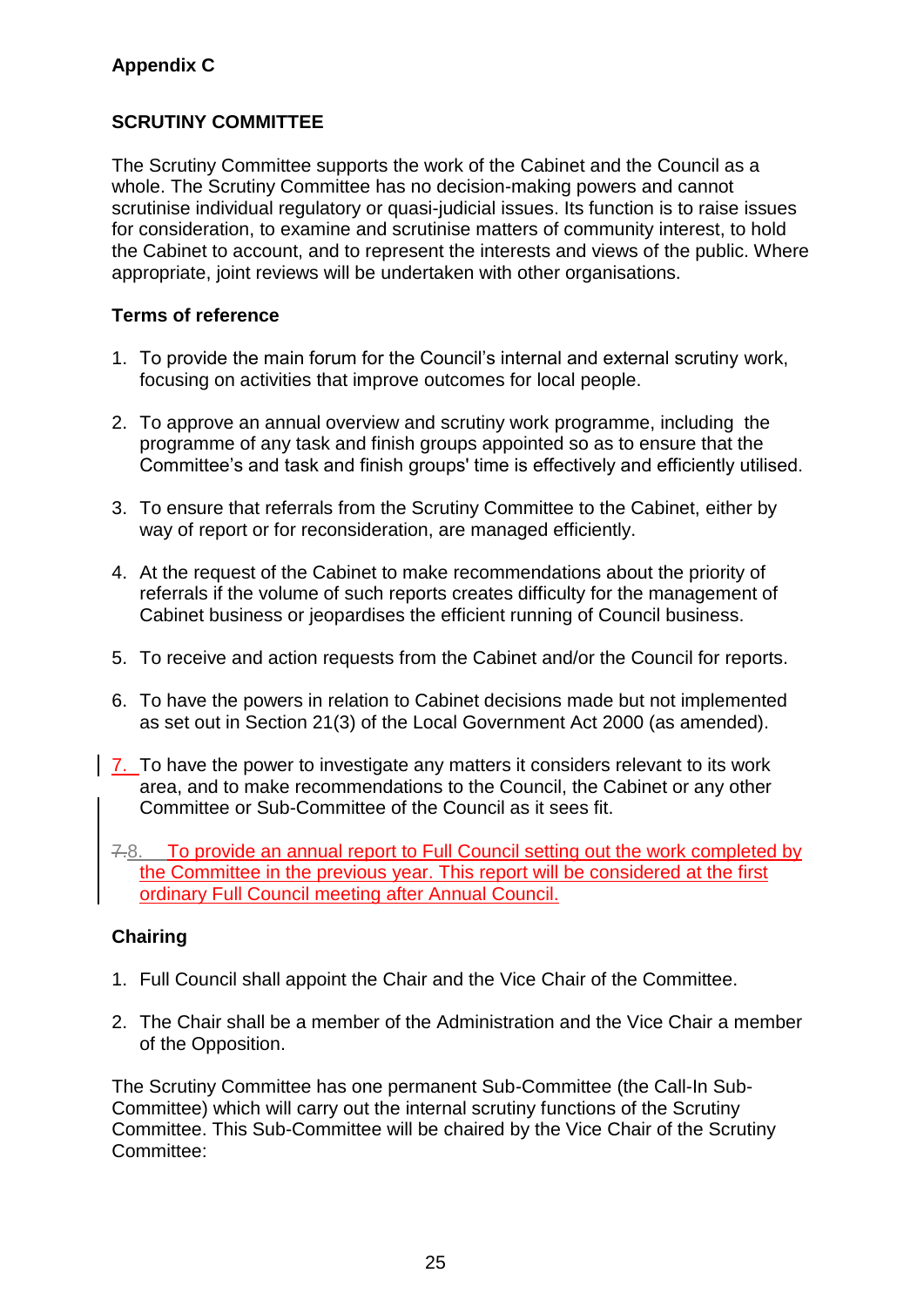# **CALL IN SUB-COMMITTEE**

#### **Terms of reference**

- 1. To review and scrutinise decisions made or other action taken, in connection with the discharge of any functions of the Council making recommendations to the Scrutiny Committee.
- 2. To call in, review or scrutinise any decision made but not implemented and to recommend that the decision be reconsidered by the person or body who made it.
- 3. To have power to require any Harlow District Council Councillor and/or Officer to attend before it and to answer questions; it being the duty of any such Councillor or Officer to comply with any such requirement.
- 4. To consider matters referred by individual Councillors.

#### **Chairing**

- 1. Full Council shall appoint the Vice Chair of the Sub-Committee.
- 2. The Chair shall be the Vice Chair of the Scrutiny Committee.

In the absence of the Chair the Vice Chair shall preside.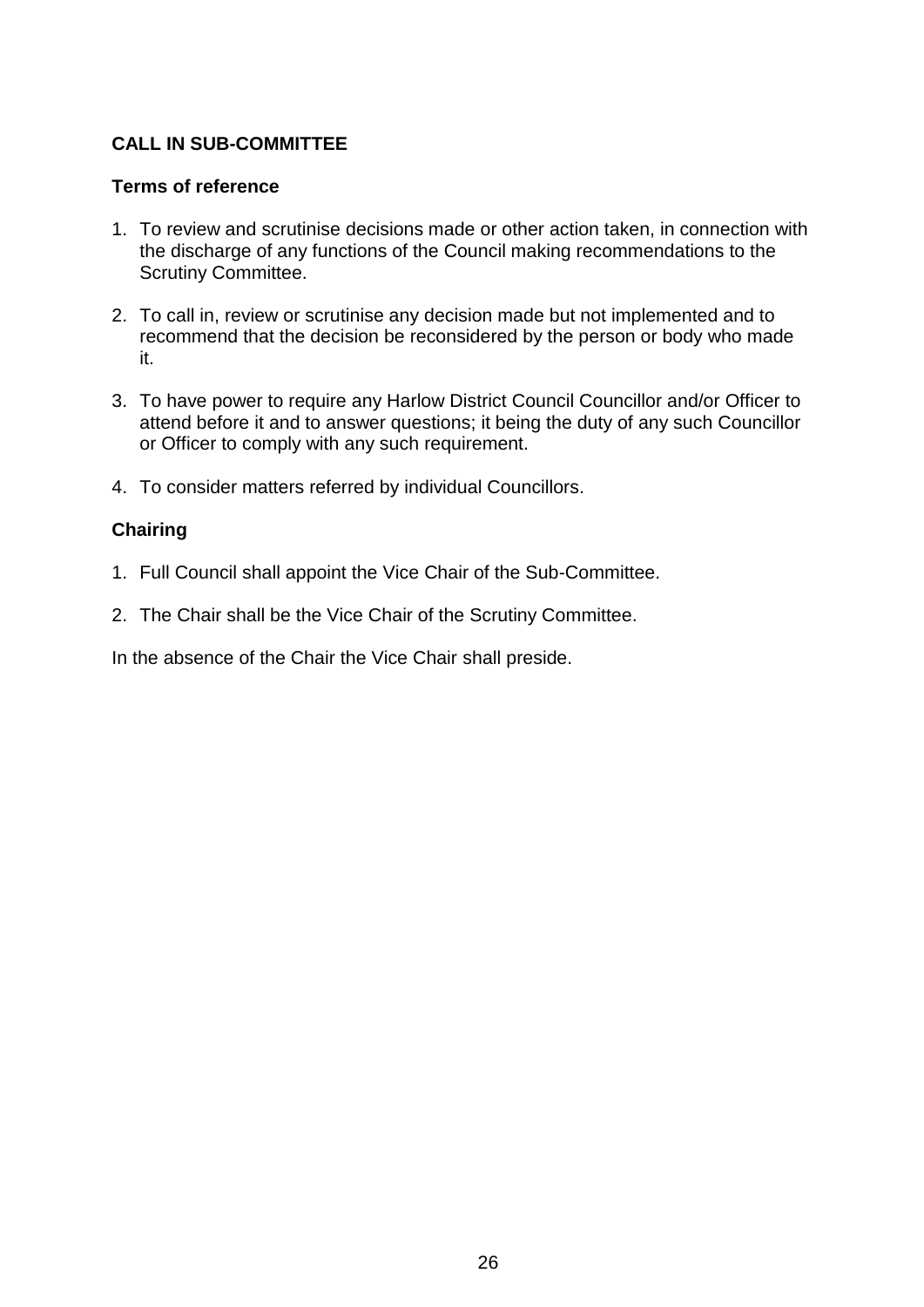# **CABINET OVERVIEWPOLICY DEVELOPMENT WORKING GROUP**

#### **Terms of reference**

- 1. To prepare a work programme as directed by Cabinet to consider issues of relevance to Harlow.
- 2. To review the key issues relating to the work plan policy item in order to identify and propose to Cabinet, practicable, affordable and prioritised recommendations which improve the effectiveness of the policy within the resources available.

# **Chairing and membership**

- 1. Cabinet shall appoint the Chair, and Vice Chair of the Working Group along with its membership which can be drawn from the full membership of the Council.and membership of the Working Group.
- 2. The Chair shall be a member of the Administration and the Vice Chair shall be a member of the Administration.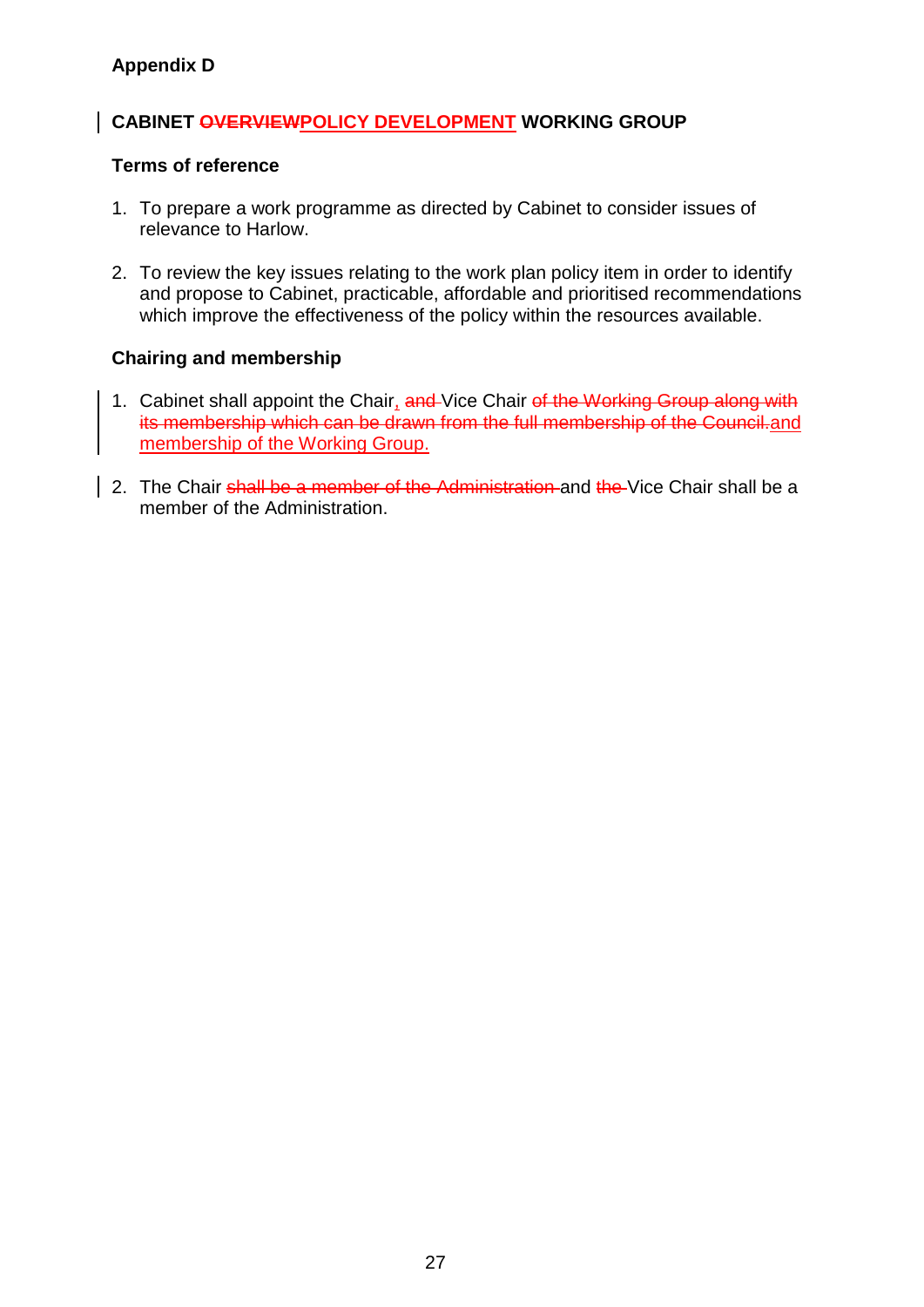# **Scrutiny Committee – Review Topic Submission Form**

| <b>Councillor Name and other</b> |                                                       |
|----------------------------------|-------------------------------------------------------|
| <b>Councillors supporting</b>    |                                                       |
| submission                       |                                                       |
|                                  |                                                       |
| <b>Review Topic</b>              | [Title of review]                                     |
|                                  |                                                       |
| <b>Links to the Council's</b>    | [Refer to the latest Corporate Plan for the Council's |
| priorities                       | current priorities]                                   |
|                                  |                                                       |
| What priority level is this      | [State whether you feel the item is low, medium, or   |
| item?                            | high priority]                                        |
|                                  |                                                       |
| Terms of reference (to           | [Outline suggested major areas of inquiry]            |
| include the scope of the         |                                                       |
| review)                          |                                                       |
|                                  |                                                       |
|                                  |                                                       |
|                                  |                                                       |
|                                  |                                                       |
|                                  |                                                       |
|                                  |                                                       |
|                                  |                                                       |
|                                  |                                                       |
|                                  |                                                       |
| Purpose and objective of         | [State why you feel the review needs to take place    |
| the review                       | and what you think the review can achieve setting     |
|                                  | out any S.M.A.R.T objectives]                         |
|                                  |                                                       |
|                                  |                                                       |
|                                  |                                                       |
|                                  |                                                       |
|                                  |                                                       |
|                                  |                                                       |
|                                  |                                                       |
| Methodology/approach             |                                                       |
| (methods to be used for          |                                                       |
| gathering evidence)              |                                                       |
|                                  |                                                       |
|                                  |                                                       |
|                                  |                                                       |
|                                  |                                                       |
|                                  |                                                       |